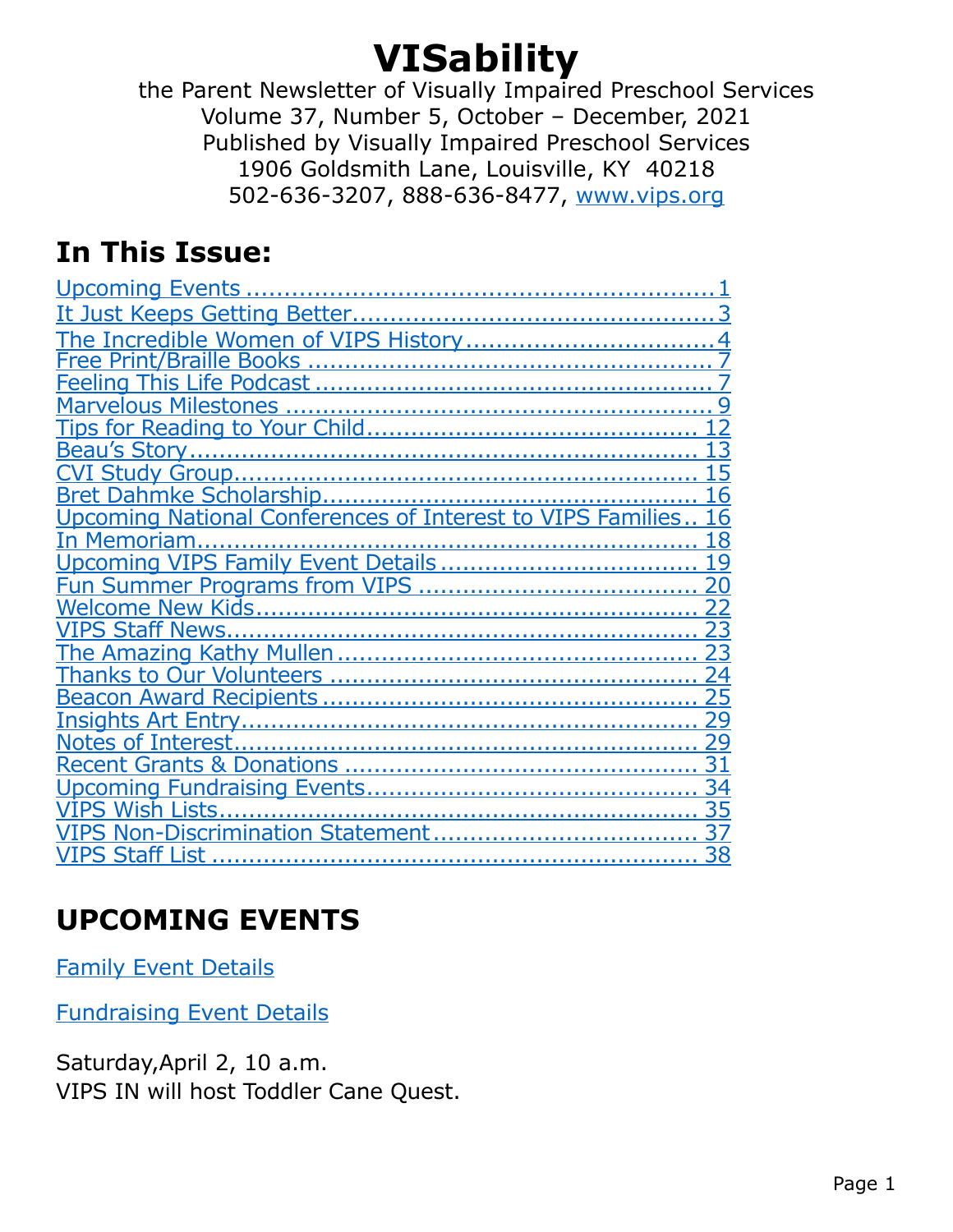Saturday, April 9, 11 a.m. Indiana Brewery Running Series to benefit VIPS.

Saturday, April 23,10 a.m. VIPS IN will hold a Play & Explore Day at the Family Resource Center for VIPS Families.

Saturday, April 30, 10 a.m. "Once Upon an Orchestra" will be held at the VIPS Louisville Office.

Tuesday, May 10 Kentucky Gives Day will take place.

Saturday, May 21, 6:30 p.m. The VIPS Gala will be held.

Sunday, May 22 Walking for Dreams will be held at Crown Hill Cemetery in Indianapolis.

Thursday, May 26, 6:30 p.m. Kids Town Preschool Graduation will be held at VIPS Louisville.

Looking Ahead VIPS Summer Programs

[Summer Program Details](#page-19-0)

VIPS Louisville Summer Enrichment Mondays – Thursdays, June 6 - July 28

Park Pals Fridays, June 10 & 24, July 8 & 22

VIPS Indiana Cane Adventure Camp July 11, 16, 18, 30 and August 1.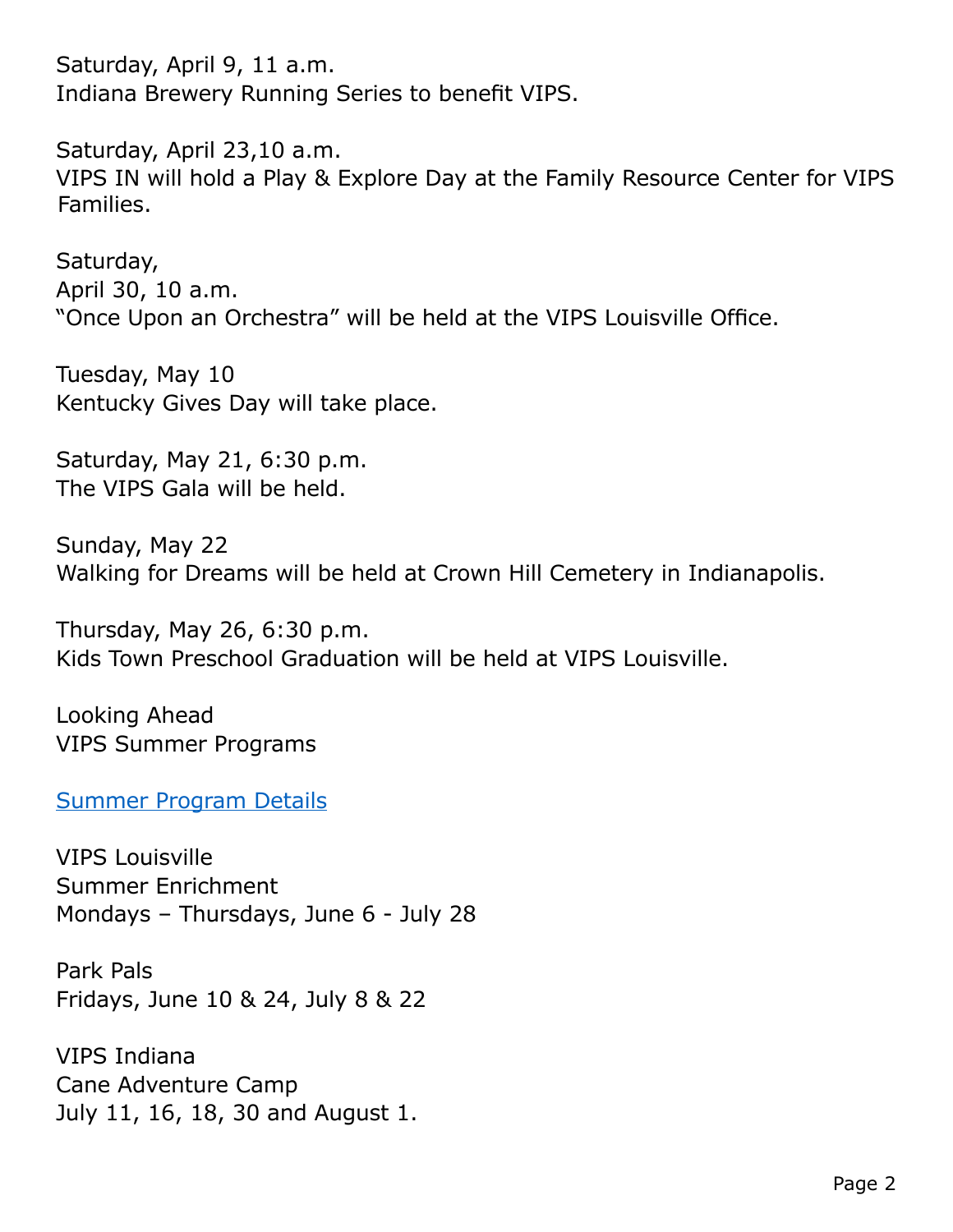### **The VIPS 2020-21 Annual Report Is Now Available**

Check it out at:

[https://vips.org/wp-content/uploads/2022/02/Annual-report-2020-2021](https://vips.org/wp-content/uploads/2022/02/Annual-report-2020-2021-resized.pdf) [resized.pdf](https://vips.org/wp-content/uploads/2022/02/Annual-report-2020-2021-resized.pdf)

# <span id="page-2-0"></span>**It Just Keeps Getting Better!!!**

Progress continues on VIPS Indiana's wonderful Simon & Estelle Knoble Family Resource Center. Two areas that are sure to be favorites of children and families are Toddler Town and the Sensory Room & CVI Den. Toddler Town has been designed to spark the curiosity of children and to give them child-sized adventures exploring a playspace that mirrors a tiny town. The Sensory Room & CVI Den beckon with colorful, giant bubbling tubes, a wall of fun, tactile activities, and cozy places to relax. This area is a perfect respite for children who might be overstimulated and need to decompress or for those who need gentle stimulation to get their vision and other senses activated. What child (or adult!) wouldn't want to crawl into the warm, red glow of the amazing CVI Den? Or have a calming swing while hiding out in one of the suspended tents? Corporate Interior Solutions has truly embraced our dreams for the Family Resource Center and made them come true!



There is a picture of the sensory room. It is dimly lit and has lighted floor to ceiling tubes with colorful bubbles inside, a glowing ball pit, and suspended tents for snuggling and rocking.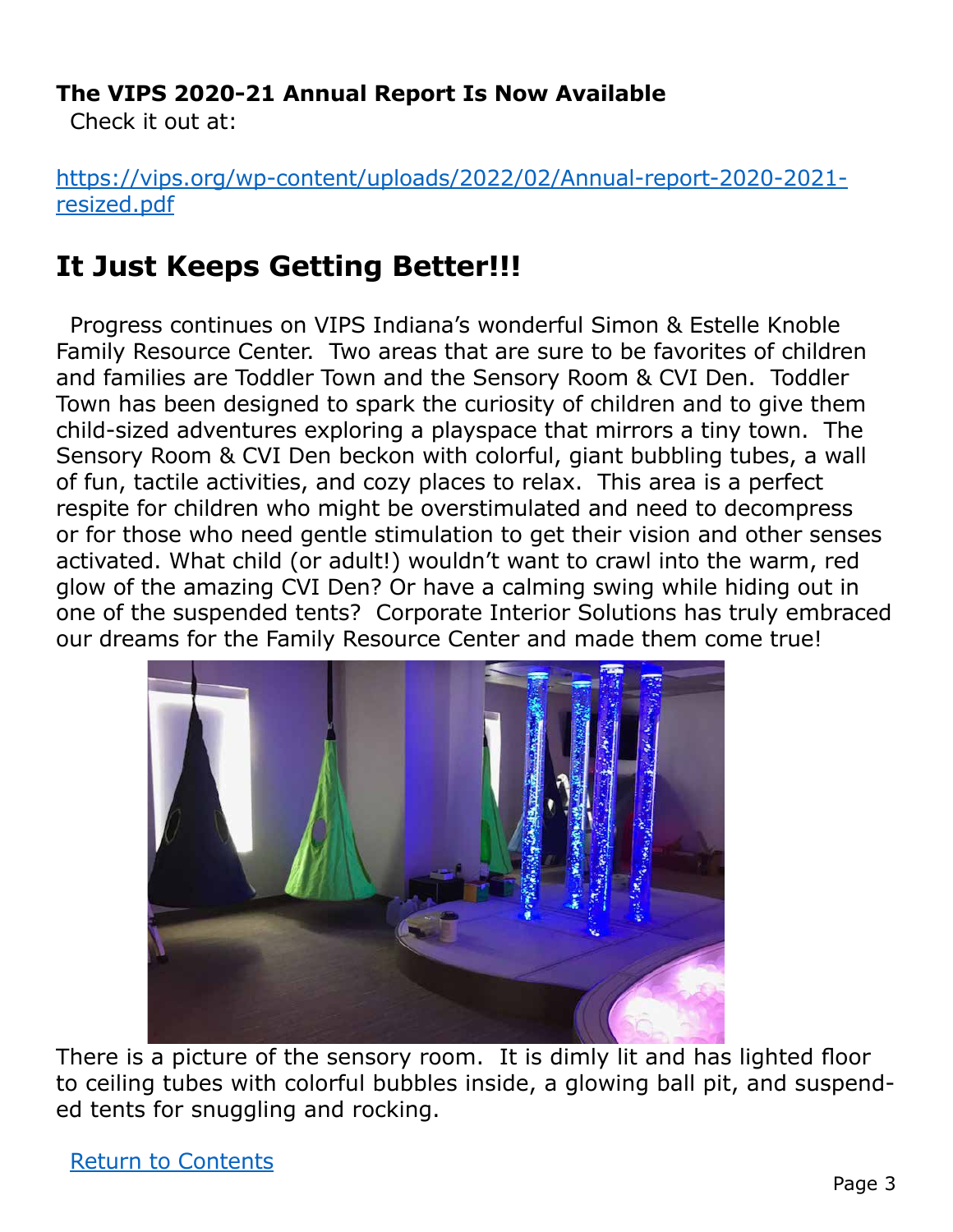# <span id="page-3-0"></span>**The Incredible Women of VIPS History**

By Diane Nelson, VIPS Executive Director

March is "Women's History Month" so I feel it only appropriate to begin by celebrating the many women who identified the critical need for early education for children with blindness in Kentucky and then came together to change lives.

First and foremost we would not be here today if not for the efforts of Sharon Bensinger, VIPS Co-Founder and current member of the Board of Directors. Sharon holds a Bachelor's in Elementary Education and a Master's in Special Education but most importantly holds what should be called a "Doctorate in Getting It Done!!! From an excerpt of a presentation Sharon gave in 2017:

"It is hard to imagine, but in Kentucky in 1985, there were no publicly funded preschools, early childhood or early intervention programs for young children with disabilities. As someone who worked at the American Printing House for the Blind in the field of early childhood blindness, for 10 years I saw firsthand, as I traveled to different states, the difference early intervention made for blind and visually impaired infants and preschoolers. For those few states fortunate enough to have early intervention programs, the impact was confidence and the knowledge it gave to the parents that they could do a wonderful job raising their young blind child to grow up to be a successful productive adult. So, with the help of a dear friend, I pulled together a group of professionals and volunteers from across our community and we met, divided into committees and worked to create a program for birth to 5-year-old blind and visually impaired young children and their families. Almost a year later with lots of luck and hard work, and many rejections, Visually Impaired Preschool Services was born! We had two \$10,000 grants and this committee decided to hire me as the first employee serving 8 children."

Today, I cannot begin to imagine the future for Kentucky and Indiana's children with blindness if not for the courage, determination, innovative spirit and vision of Sharon Bensinger and her "willing group of volunteer professionals". We are thrilled that even though Sharon retired in December of 2008, she stays extremely engaged even today.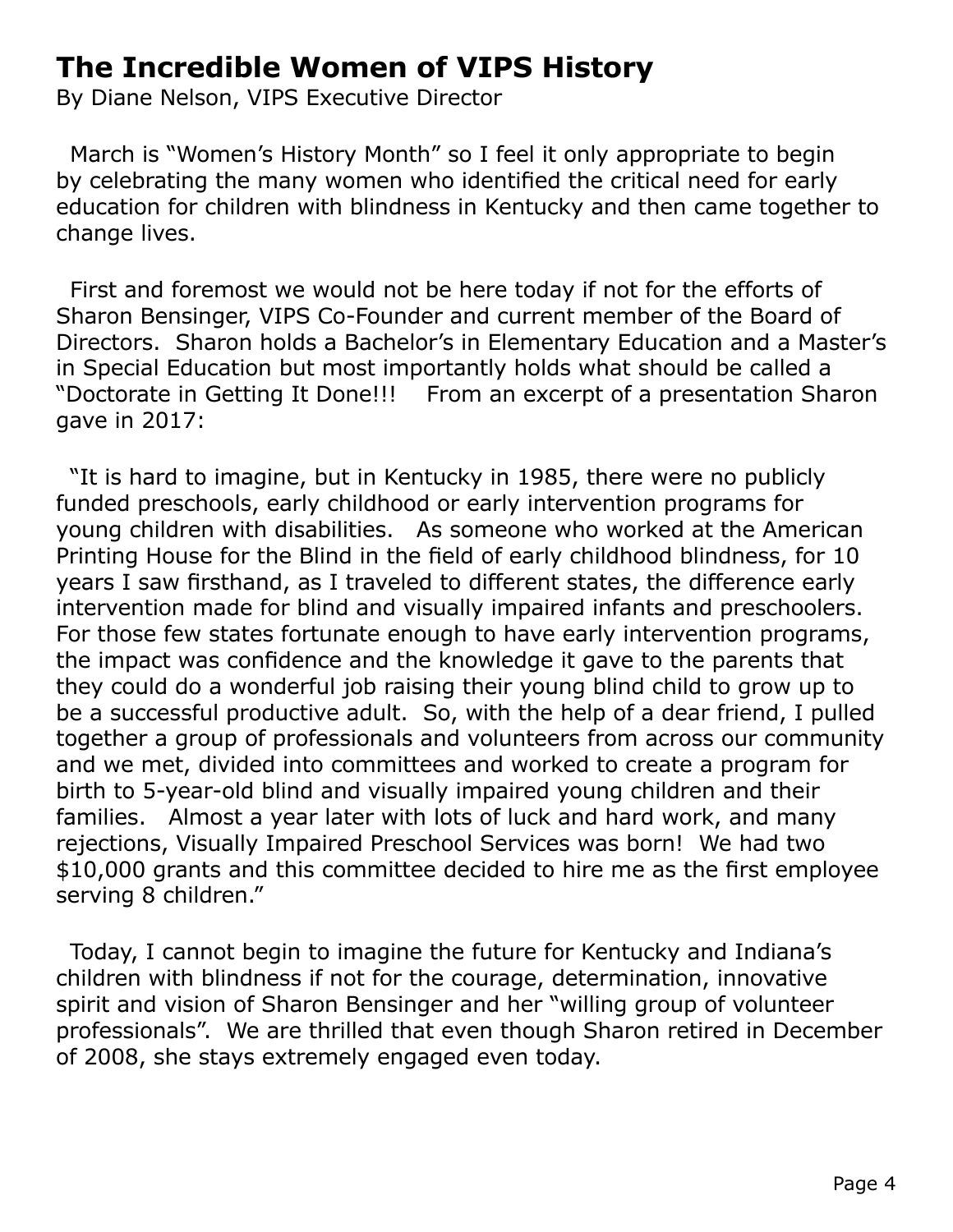Leading that early charge for funding and structure was Maud Fliegelman (1923-2016) who devoted her life to advocating for civil rights and childcare. Maud, as the first President of the VIPS Board of Directors, brought a team of colleagues together to raise the money that allowed VIPS to become a reality. During Maud's life she was very active with the National Council of Jewish Women, both locally and at the national level. She was also co-founder and board member of CASA (Court Appointed Special Advocates) which still provides support for children in the court system. This amazing lady was also past president for Keystone Learning Academy, and a board member for both The Family & Children›s Place and Home of the Innocents. On two occasions, she was invited to visit the White House: once during the Kennedy administration for civil rights, and during the Johnson administration for child care. Maud's daughter, Ellen Prizant, continues today as a VIPS Board member, carrying the torch in many endeavors as her mother did before her. As they say, the apple doesn't fall far from the tree.

When VIPS was beginning, Jan Moseley was the Director of the Visually Impaired Program for Kentucky's largest school district, Jefferson County Public Schools, and knew the importance of introducing education prior to age five! She was on the founding VIPS Board of Directors and helped provide her insight and experience in the field to VIPS' mission. Jan actually joined the VIPS team upon her retirement from JCPS school system and currently still works part-time in collaboration with Pauletta Feldman, publishing the VISability Newsletter. It is because of Pauletta, that the VIPS Parent Newsletter and other parent services even exist today. Pauletta came to VIPS as one of the first volunteer parents when her son Jamie was referred for services some 35+ years ago. Over time, her "volunteer" position grew to a staff position, planning family events, family retreats, and producing our video series at various times throughout our history. Today, Pauletta still works part time as our "Special Projects" lead responsible for our VIPS Blips, parent and donor surveys, voice of history and anything else asked of her.

 Although VIPS had always served Southern Indiana since inception, in 2011 VIPS expanded services into Central Indiana, under the leadership of another passionate parent – Rebecca Davis. Rebecca said, "The first blind person I met was my own daughter" and I needed help learning to educate her. Rebecca's search for services for Eliza ultimately led her to Louisville, Kentucky and VIPS. She drove Eliza two hours each way to preschool in Louisville, Kentucky from Bloomington, Indiana every week for two years just to make sure Eliza had every opportunity to learn and thrive. Rebecca's love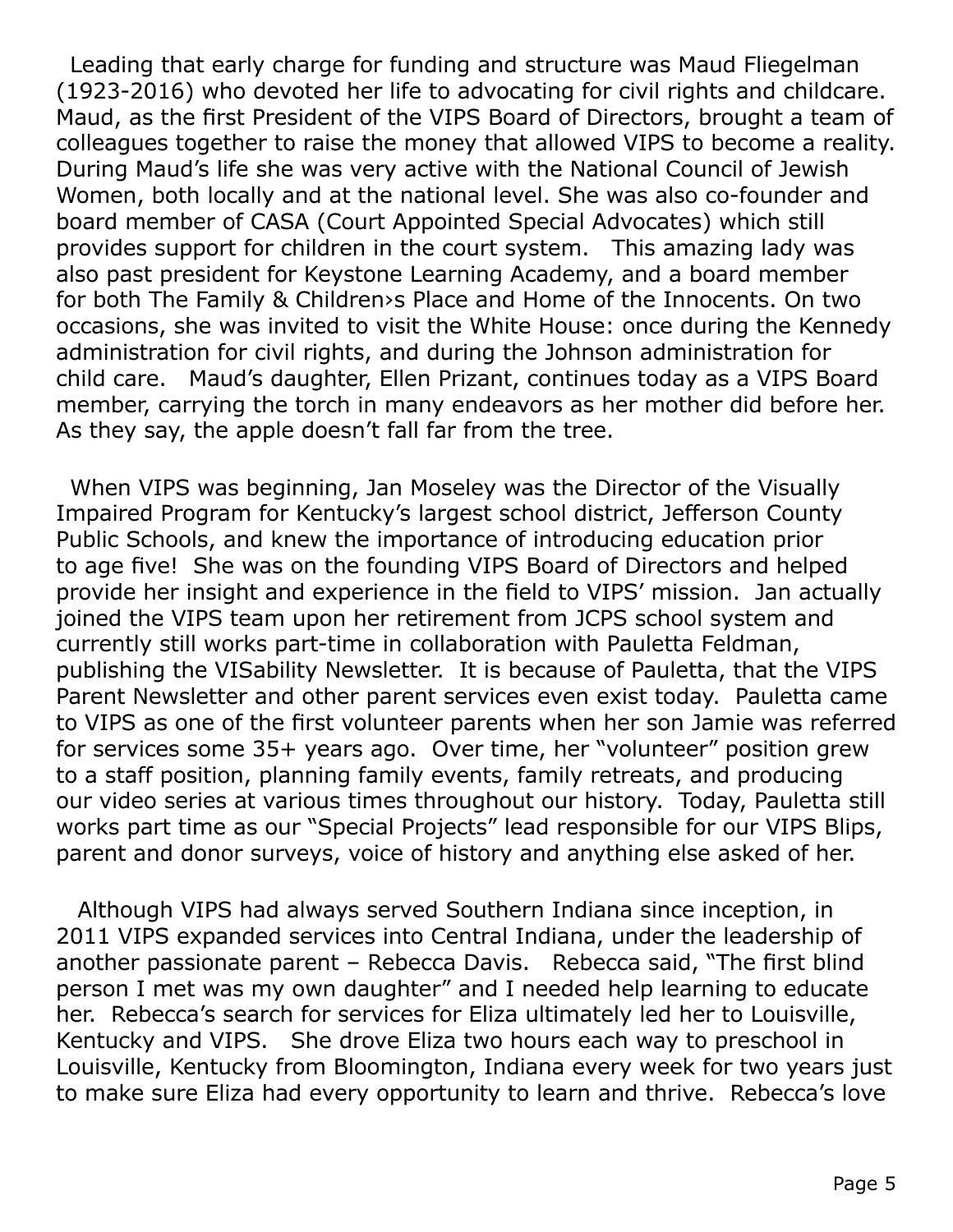for her daughter and passion for the cause inspired her to help bring VIPS to Central Indiana by finding the funding to hire our first full time Teacher of the Visually Impaired and becoming the lead in Indiana. That amazing teacher, Annie Hughes, decided to retire from her 30+ year position teaching at the Indiana School for the Blind to join VIPS and lead the Indiana educational program from her home base in Indianapolis. Today, because of these two women, hundreds of children with blindness/low vision throughout the entire state of Indiana receive services each year.

I could go on and on describing the impact women have had at VIPS but I will end by thanking and acknowledging the many dedicated, passionate and hard-working women who have made a huge impact throughout our history and continue to do so today. This work is not easy, especially these last 104 weeks of educating our precious children with the added disruption of COVID, but these women do it because they are passionate about creating a wonderful future for children with vision loss. What I know for sure is thousands and thousands of lives have been changed since 1985 because of the work of many! Thank you for being part of our #VIPSstrong team supporting this life changing work.





The picture, above left shows Rebecca (left) and Annie (right) hugging and smiling. Rebecca is tall and has red short hair; Annie is shorter with very blond hair and a huge smile. The picture above right is an old picture of Jan, Ellen and Sharon outside the Spirit of Jefferson boat standing beside a sign that says "Welcome to VIPS 15th Anniversary Family Reunion."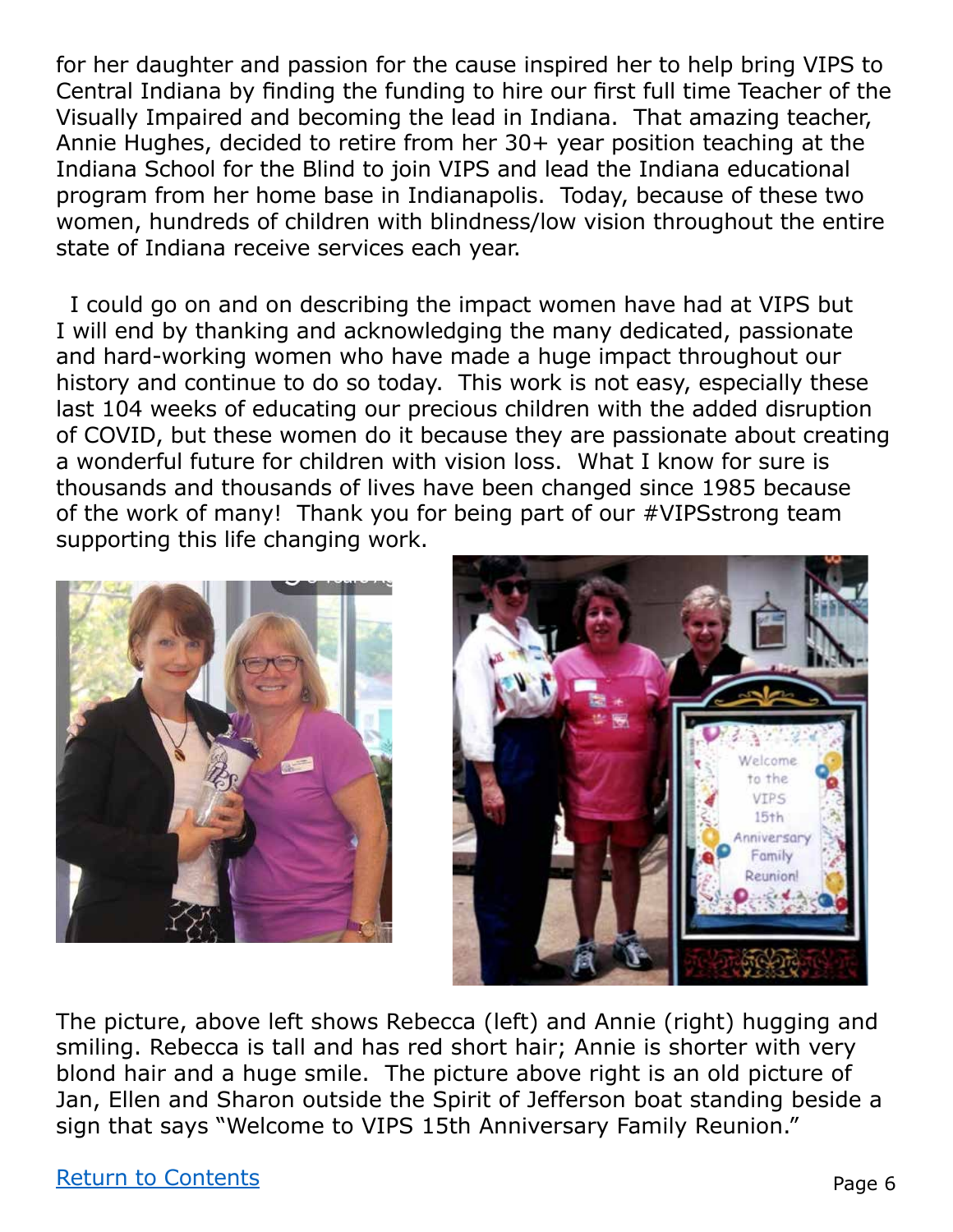# **FREE Print/Braille Books**

Free Print/Braille books are available through the Book Angel Program of Seedlings Braille Books for Children. By registering, your child, 0-21, is eligible to receive 4 free books per calendar year. Register below:

<http://www.seedlings.org/bkangel2009.php>

<span id="page-6-0"></span>[Return to Contents](#page-0-1)

### **VIPS and Anchor Center Join Forces to Produce Podcast**

VIPS Family Services Coordinator, Jenny Castenir, and VIPS Teacher of the Visually Impaired/Developmental Interventionist, Paige Maynard, have teamed up with Dr. Cathy Smyth, TVI, Ph.D., the Director of Research at the Anchor Center for Blind Children in Denver, CO and instructor in online classes at Lindenwood University and the University of Utah, to develop podcasts, Feeling This Life, for parents of children with visual impairments/ blindness.

So far, the introduction to the series, Episode 1 and Episode 2 have been released. Remaining episodes will be published on the dates listed at 7 a.m. EST. You can listen to the podcast episodes below:

<https://anchor.fm/feeling-this-life>

Series Description:

Introduction and Our Hopes and Dreams -- Jenny, Paige and Dr. Cathy introduce themselves and share their hopes for the series.

Episode 1 – What to Expect When Taking Your Child to the Eye Doctor In this episode, Dr. Cathy interviews pediatric ophthalmologist, Dr. Robert King, to get an idea of what parents should expect when visiting the eye doctor for the first time. He discusses what tools the doctor uses, what tests he performs, and why he performs them. Paige, Dr. Cathy, and Jenny conclude by chatting about what parents can do to be prepared for their child's visit to the eye doctor.

Episode 2 -- What to expect in your daily life with a child with a visual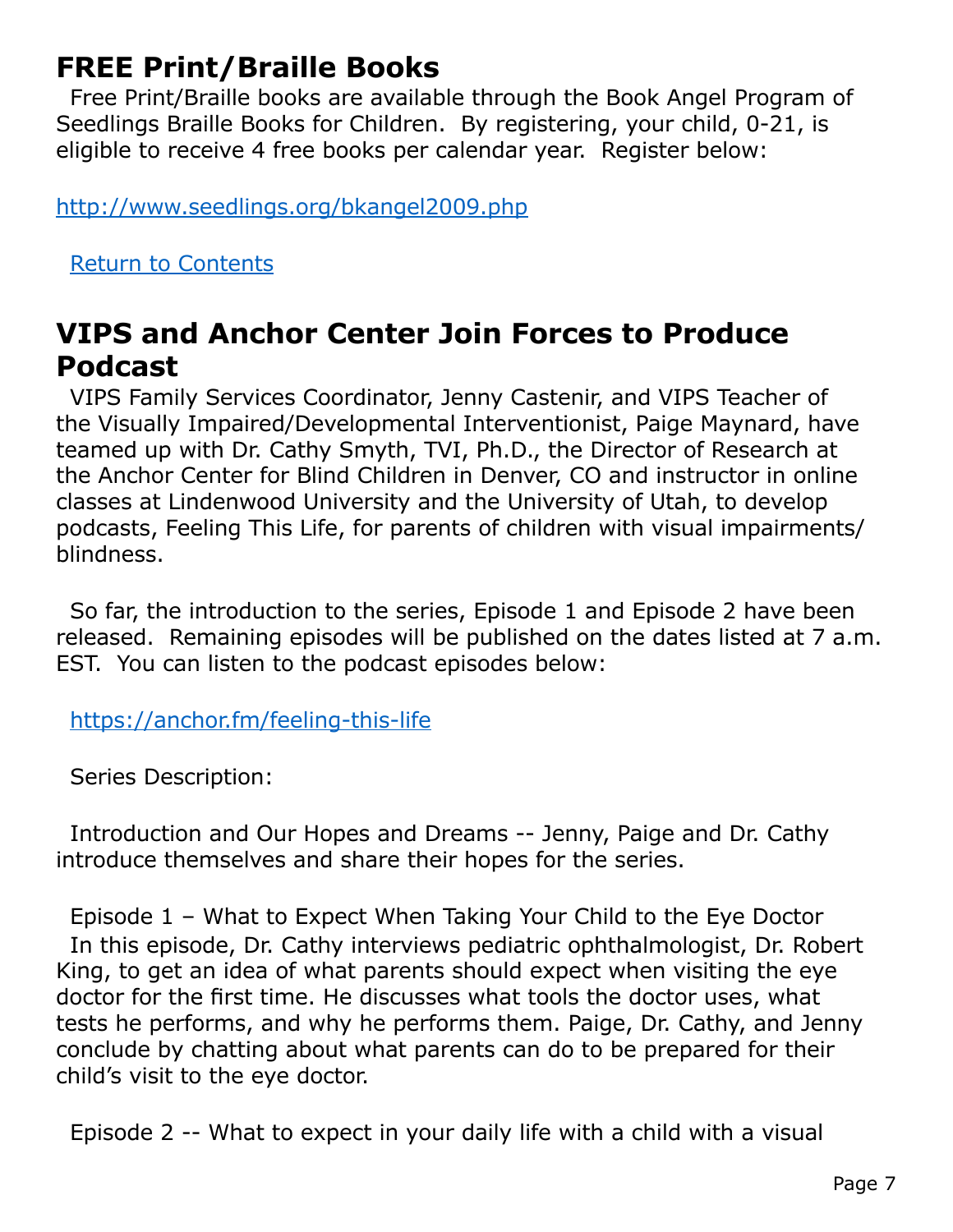impairment

Dr. Cathy, Jenny, and Paige talk about how your child's visual impairment may impact their access to daily activities and how to help your child participate meaningfully. Jenny shares her personal experience with helping her daughter participate in daily routines and talks about her feelings around how her daughter experiences the world.

Release dates for other episodes are given below. They will be available starting at 7 a.m. on the dates given.

#### April 4

Episode 3 -- What to expect when you need to speak up for your child Brooklyn Spirito, mom of two girls who have a visual impairment, shares her story of advocacy as she and her husband journeyed to find an accurate vision diagnosis. She dives into her grief and tells about learning to thrive. Dr. Cathy shares information about vision screening for infants.

#### May 2

Episode 4 -- What to expect when helping your child learn to get from place to place

Dr. Cathy interviews Dr. Penny Rosenblum about what to expect when teaching your child orientation and mobility skills. Dr. Rosenblum is a professional in the area of visual impairment, and has a visual impairment herself. She shares practical ideas for helping your child to become an active traveler.

#### June 6

Episode 5 -- What to expect when fostering your child's social skills Paige interviews Hailee Raymer, mom of a daughter with a visual impairment and complex needs. Hailee talks about how her time at the pool with her daughter taught her a new way to connect, and gives advice to other families about what to expect when fostering social skills in their children. Jenny, Dr. Cathy, and Paige talk about the potential for each moment to become an opportunity for building a strong foundation for social development.

Here are ways you can help make the podcast a succes:

Listen to it! After you listen, share it with friends, family members, VIPS families, whomever. We know each episode might not pertain to everyone,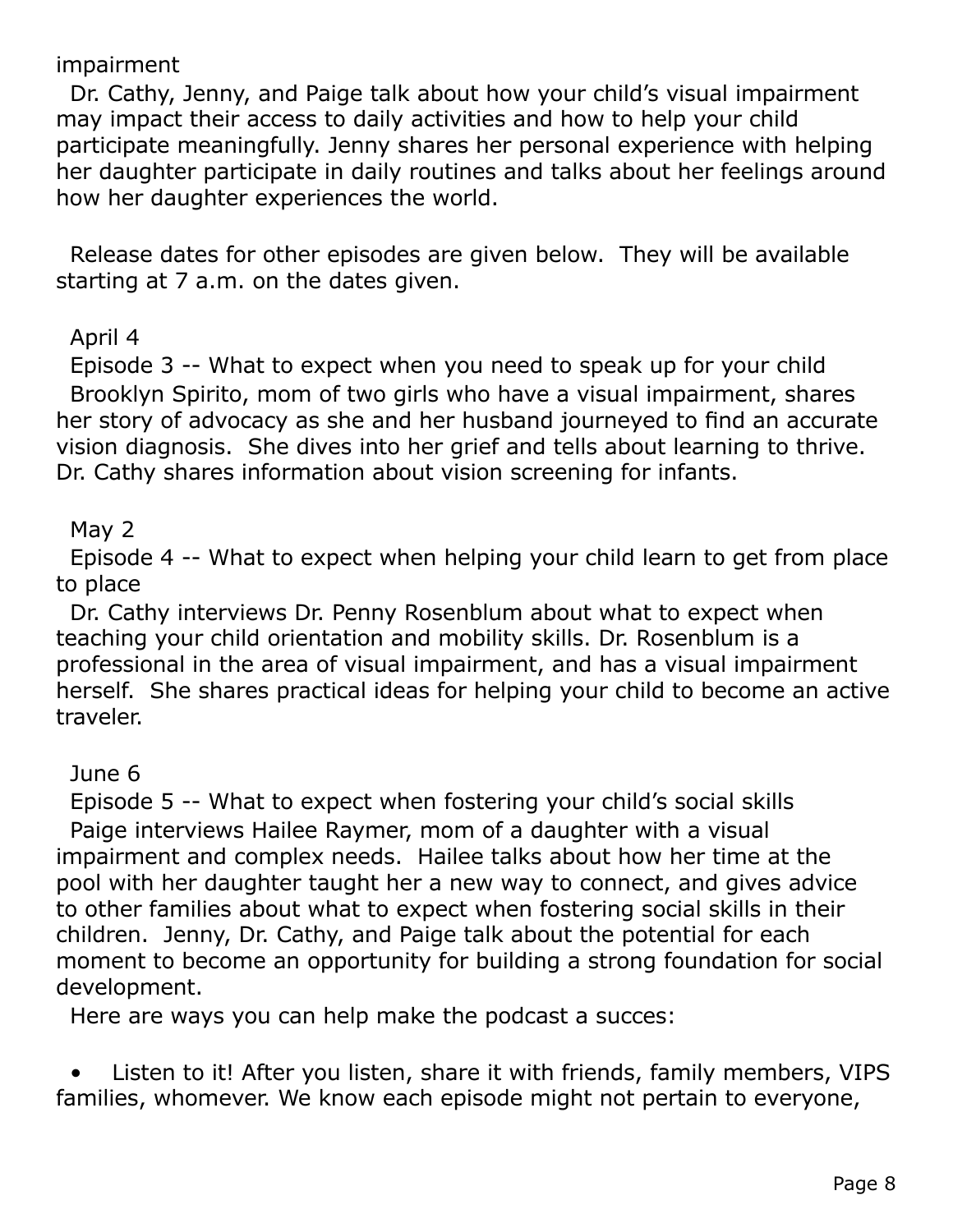but we want to reach as many people as possible to create a community of families, parents, teachers, etc.!

• Follow our social media accounts AND like and comment on things. Tag people in posts they might be interested in.

• Write a review and give us 5 stars on whatever platform you use to listen to podcasts. This will help more people find the podcast.

Feeling This Life can be found on Apple, Spotify, Google, and more (just search "Feeling This Life")! Feeling This Life also has a Facebook page:

[https://www.facebook.com/Feelingthislifepodcast.](https://www.facebook.com/Feelingthislifepodcast)

#### [Return to Contents](#page-0-1)

### <span id="page-8-0"></span>**Marvelous Milestones**

Children who are visually impaired often must learn how to do things through different techniques, and they also may reach milestones at different rates than children who are typically developing. Be sure to celebrate each demonstration of your child's progress and his or her hard work getting there. No matter how small it may seem, when you compare your progress child's to himself, you will see how far he has come!

Coralynn who has been working to improve her Orientation & Mobility skills by walking in her walker with Ms. Tommie. She is learning to detect obstacles and drop-off areas. O & M skills are so important to a child's safety and independence. Keep up the good work, Coralynn.

Faiqah has been using her vision to imitate actions and gestures such as clapping, waving, and patting a toy to hear a sound. During a recent visit with her VIPS teacher, Mr. David, she showed off her new skill by patting the quack stick just like her teacher showed her. Great job, Faiqah!

JP has Cortical Visual Impairment (CVI), the most common visual impairment in young children, in which their brain struggles to interpret what the eyes are seeing. Recently, JP used his vision to explore the dishes in the sink. His mother was pleasantly surprised to find him on his tippy toes and pulling himself up to visually explore the sink area. Way to go, JP!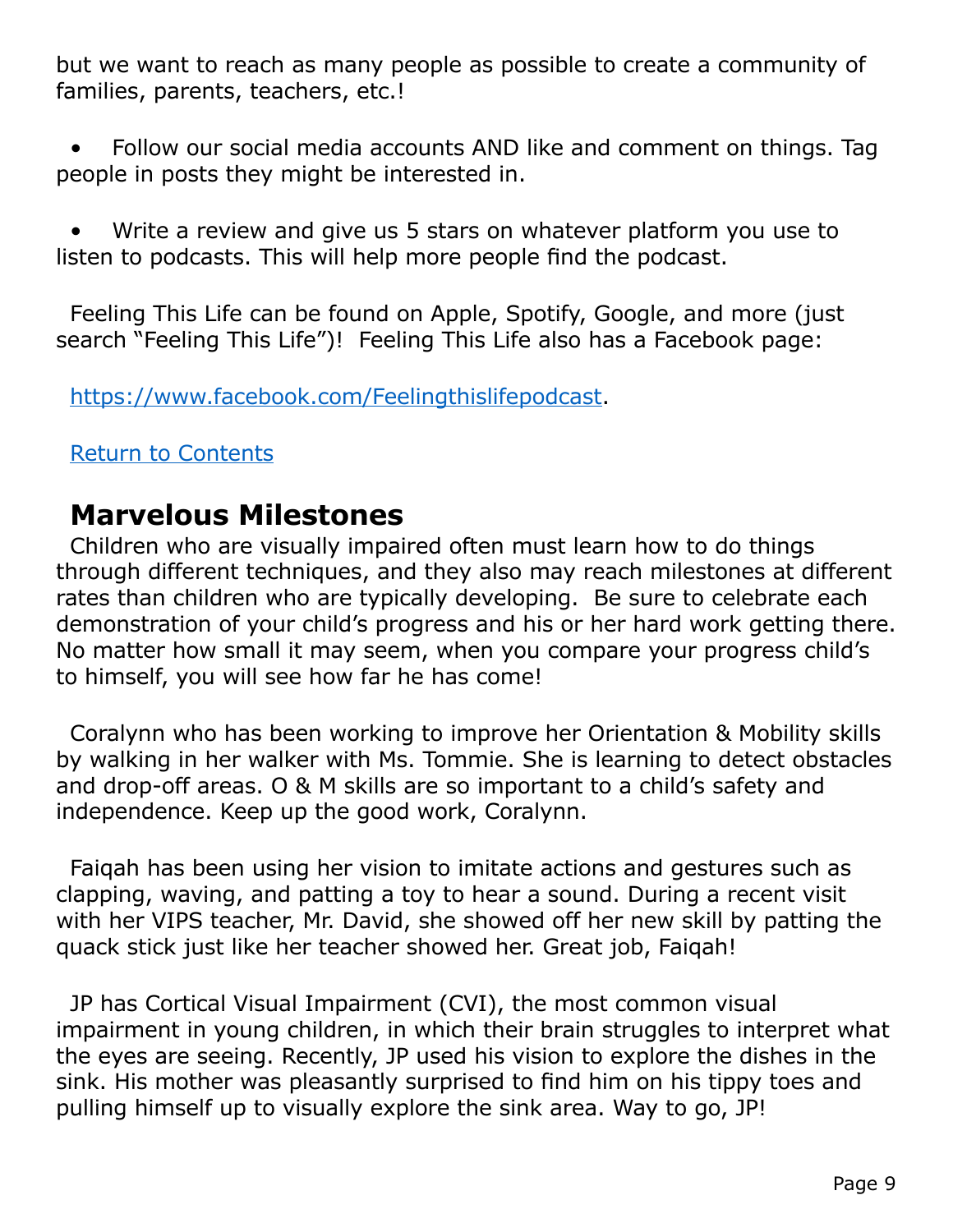Jacob is a young VIPS kiddo who has Cortical Visual Impairment (CVI), the most common cause of visual impairments in young children. Our VIPS teachers often use lights to provide a visual target for children with CVI. What a special milestone for Jacob and his family when he discovered the lights on the Christmas tree!

Over the holidays, Jaelynn explored the shapes and colors on her APH Lite Box with her family. Her mother sent this photo to her VIPS teacher, Ms. Amy, who was so excited to see Jaelynn using her vision and fine motor skills as she is looking AND holding the large red square. Good looking, Jaelynn!

Jayce's parents, Amber and Robbie, have been working on ways to help Jayce isolate his index finger as this will be an important step to fine motor development. As you can see pictured below, he loves using his index finger to ring the doorbell! Great work, Jayce!

Kade has been working hard on learning to mouth objects which will help with so many developmental skills. Ms. Paige had a virtual visit recently with Kade and his mom, Chelsey, and dad, Roy, and they were helping him to mouth one of his mouth toys. As they encouraged him, he was excited to explore and his mom placed the toy into his open mouth! His family and Ms. Paige were so excited to share his progress! You can watch the video here: https://www.facebook.com/page/131180185964/search/?q=Kade.

Recent VIPS graduate, Liam, is reading a simple sentence. He's been working on this skill during school and was able to use his knowledge of phonics, his visual recognition of the letters, and his skills in reading from left to right to decode the sentence. Big stuff is happening in his brain when he reads! Terrific work, Liam!

You can watch his video here: https://www.facebook.com/ VisuallyImpairedPreschoolServices/videos/1092962304810288.

Otto recently learned how to clap his hands! Our teachers and interventionists get to be a part of such precious moments of a child's life. In this picture, you can feel Otto and his mother's excitement as he claps his hands!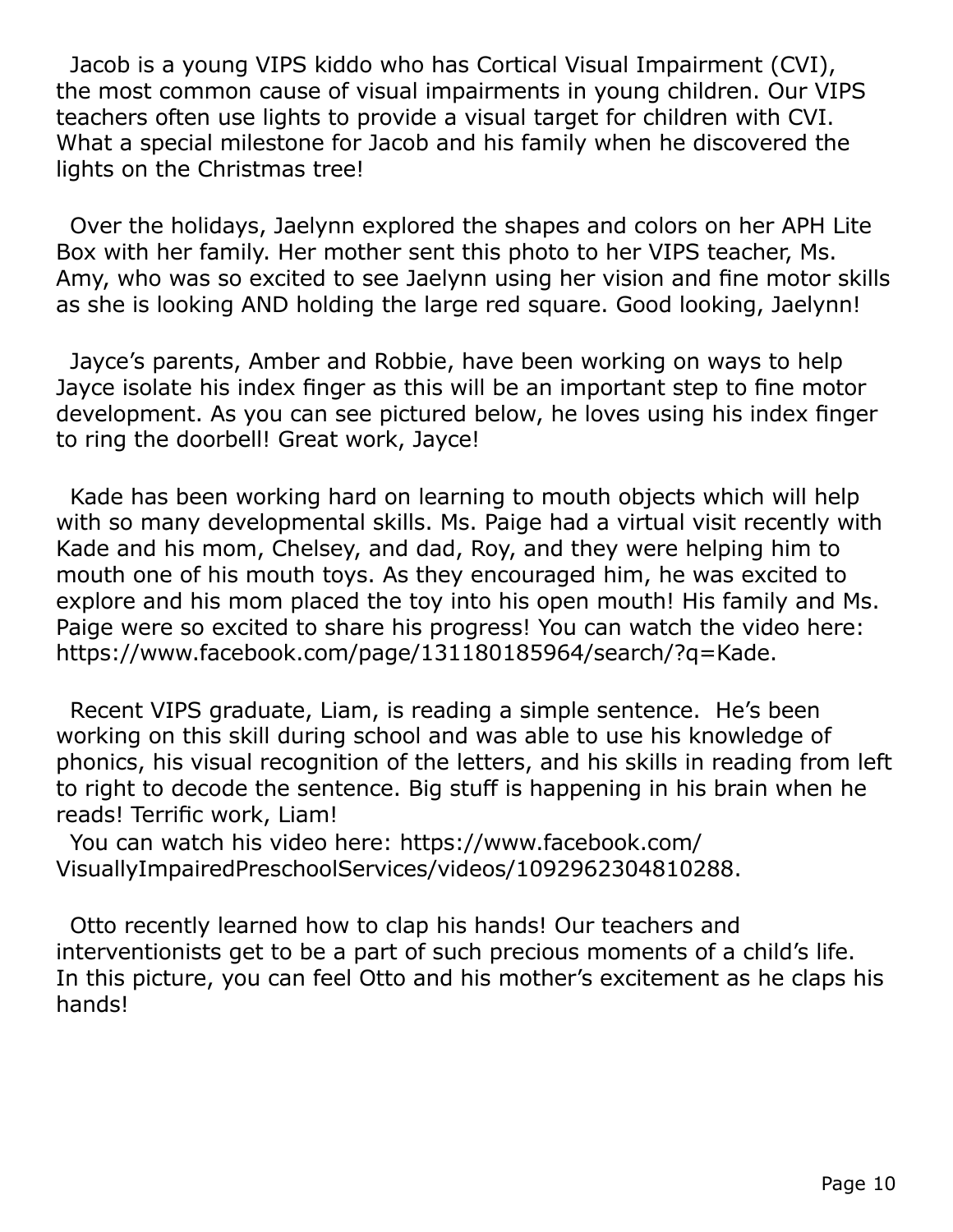

Pictured above: Left, Otto with a big smile and blue glasses, is supported by his moms hands while he claps. Center, Jacob, laying on the floor beneath the Christmas tree, reaches up to touch a light. Right, Faiqah, dressed all in pink, shakes the quack stick to create a sound.

#### [Return to Contents](#page-0-1)

### **VIPS Parents Recommend ...**

Chelsey, the mother of VIPS child Kade, shares that she bought several adapted toys for her son for Christmas on Etsy. She put "adapted toys" in the search bar, and found many options of toys that had been adapted for use with AT switches. Many are commercially available toys adapted by individuals/businesses to become switch activated. Some are as inexpensive as \$30. VIPS Louisville TVI, Paige Maynard, thinks that this is a good way to get switch-activated toys for kiddos -- not usually an easy task! She recommends checking reviews of each seller before purchasing.

Coralynn's family has made sensory toys for her to foster skills. One is a bin with green string lights inside and has a lid to which they have taped a ziplock bag full of water beads. When Coralynn is squishing the beads, the light will shine through! The other toy is a busy board full of common household items and textures that support Coralynn's fine and gross motor development. There are so many ways you can support your child's development, just by using a little creativity!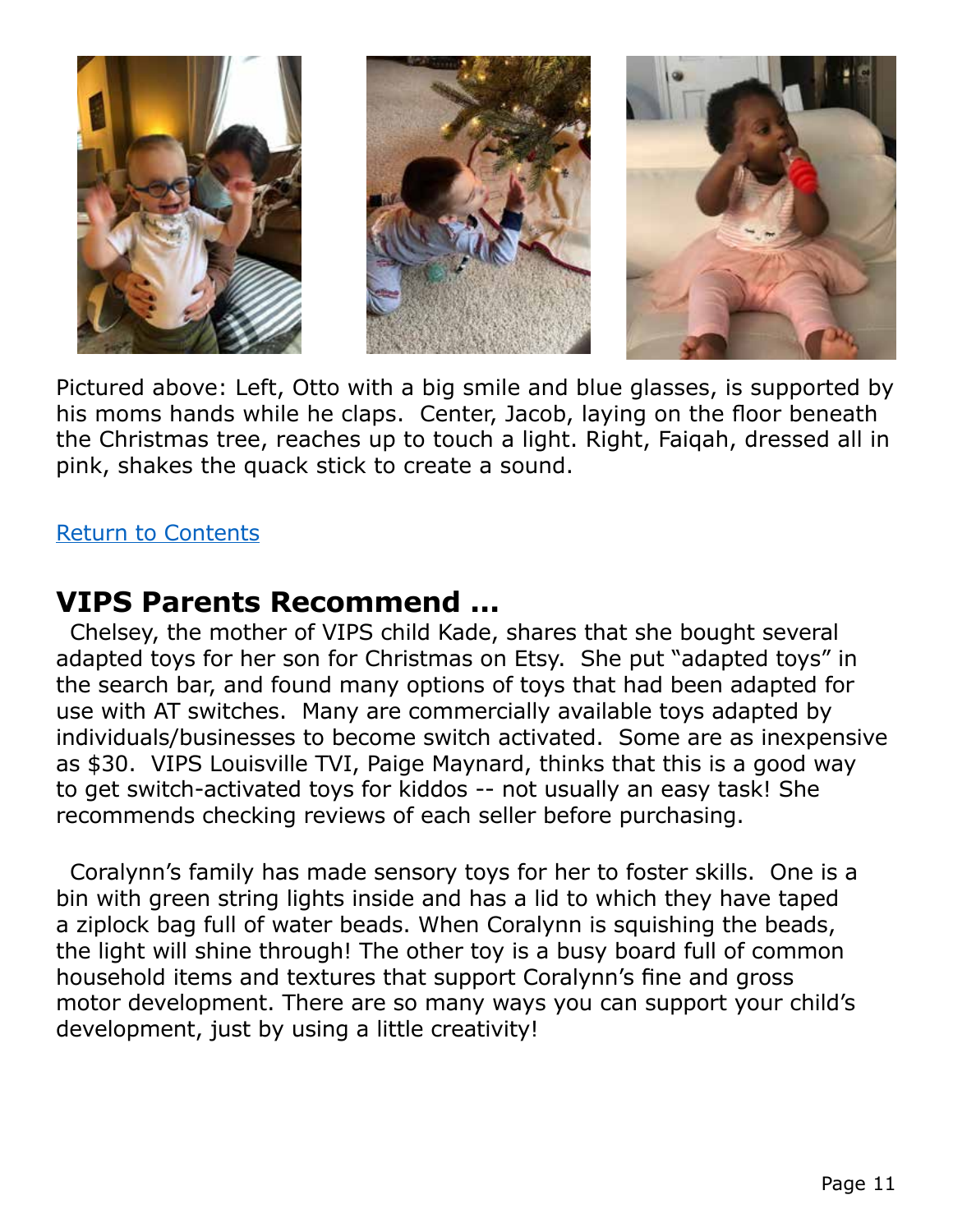# <span id="page-11-0"></span>**Tips for Reading Aloud to Your Child**

The National Braille Press is a wonderful resource for families and children with blindness. The following tips for reading aloud are summarized from an article on the NBP website. You can read the entire article and more complete discussion at the link below:

[https://www.nbp.org/ic/nbp/programs/gep/ge\\_tips.html](https://www.nbp.org/ic/nbp/programs/gep/ge_tips.html).

Every book is a world. Opening that world starts with you  $-$  but no pressure. If you're not yet comfortable reading aloud, here's a good place to start. It's a learning process. Even if you are comfy, here's a good place to start with making reading aloud easier and more fun for both you and your child.

- 1. Choose the right book.
- 2. Make reading a family tradition.
- 3. Take your time.
- 4. Before reading each page, describe the images.
- 5. Use vocal expression.
- 6. Describe  $-$  and model  $-$  the facial expressions and body language.

7. Ask simple questions that spark responses and foster empathy.

8. Use tactiles while you are reading — toys, objects found around the house, and natural materials found outside.

9. Let your child help tell the story.

10. After reading the story, ask your child questions about what you read and discuss characters, features, and plot of the story.

Reading to your child is such a pleasurable way to spend time together and teach your child so much! Take your clues from your child. If she becomes fussy, it's probably time to stop. If he wants to read the same book over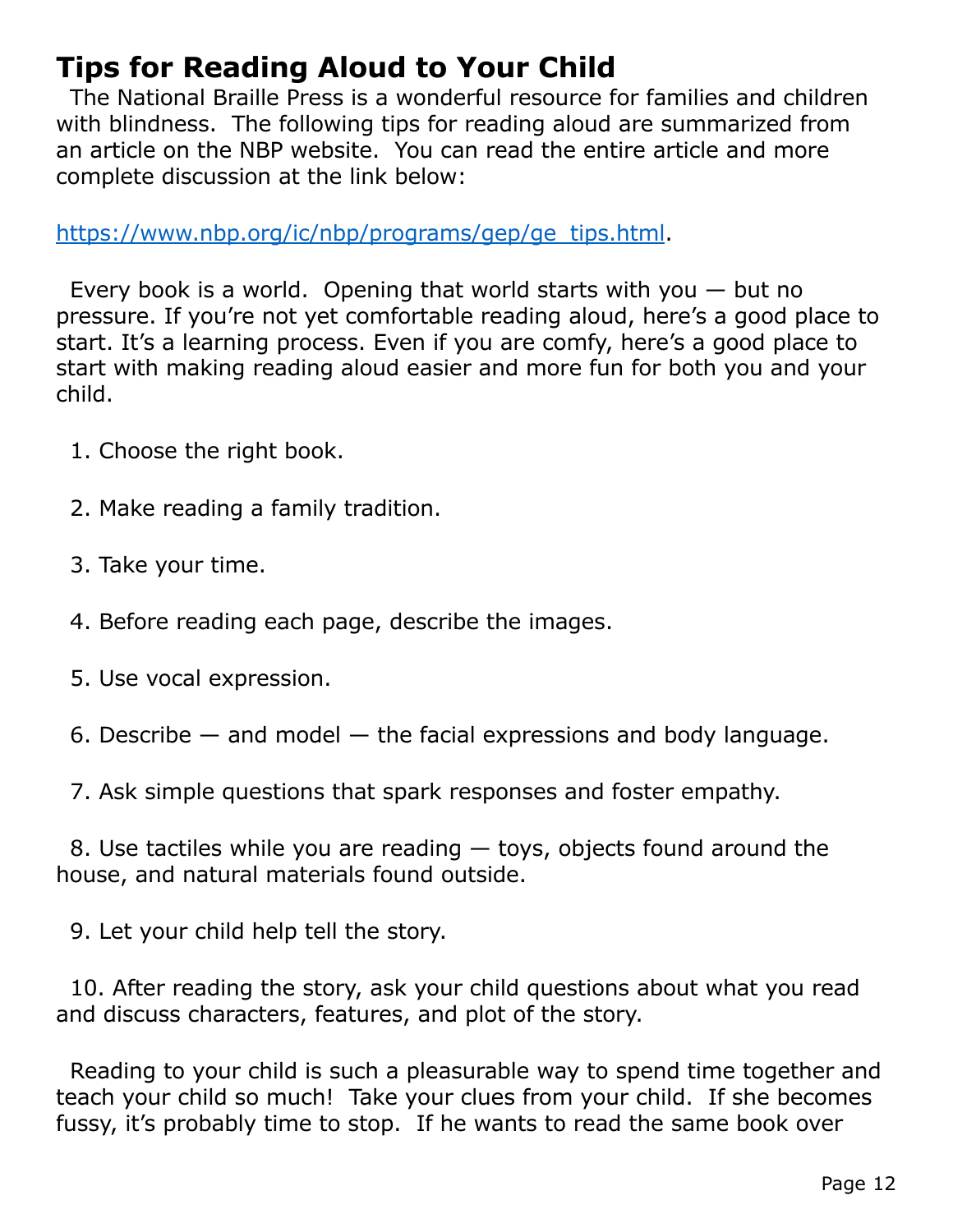and over again, that just means he's really taking it all in and it is sparking something inside him. Before you know it, he will be "reading" the book, or parts of it, to you! Most of all, just have fun with reading!

[Return to Contents](#page-0-1)

# **Beau's Story Highlights VIPS Service Provision**

VIPS is proud to serve children across the Commonwealth of Kentucky, regardless of what county they reside in. However, this means that our teachers are frequently on the road for hours at a time, ensuring that they can provide in person intervention services directly in children's homes. While we try to have providers serve children in the geographic area closest to where they live, sometimes a teacher from Central Kentucky may spend 1 or 2 days in Western Kentucky seeing children if that is where they are needed most. VIPS Developmental Interventionist Tammy Maynard lives in the central Kentucky's Madison county, but sees Beau in Western Kentucky's Daviess county monthly. Beau's mom, Lindsay, shares their VIPS story:

#### **Meet Beau**

#### **By Beau's mom, Lindsay**

When Beau was born, we were prepared for his brain abnormalities. At Beau's anatomy scan, it was discovered he had enlarged ventricles in his brain. This is called Ventriculomegaly which progressed to hydrocephalus. But we had not anticipated visual impairment and possible blindness.

It wasn't long after Beau was born we discovered he was visually impaired. He has bilateral colobomas. We did not know if he could see anything or if he ever would. It was by far the hardest diagnosis for us to process.

Beau has had a pretty rough first year of life. At two months old, he had brain surgery to place a shunt to drain excess fluid. At three months, he was diagnosed with epilepsy. He has had two helicopter rides, two ambulance rides and 25 days in the hospital.

We are finally seeing the light at the end of the tunnel! We are controlling his seizures with the keto diet and he got glasses last month. He is improving by leaps and bounds daily and VIPS has been there every step of the way. First Steps told us about the opportunity to work with VIPS. We got started with VIPS as soon as possible. I will never forget our first home visit. Beau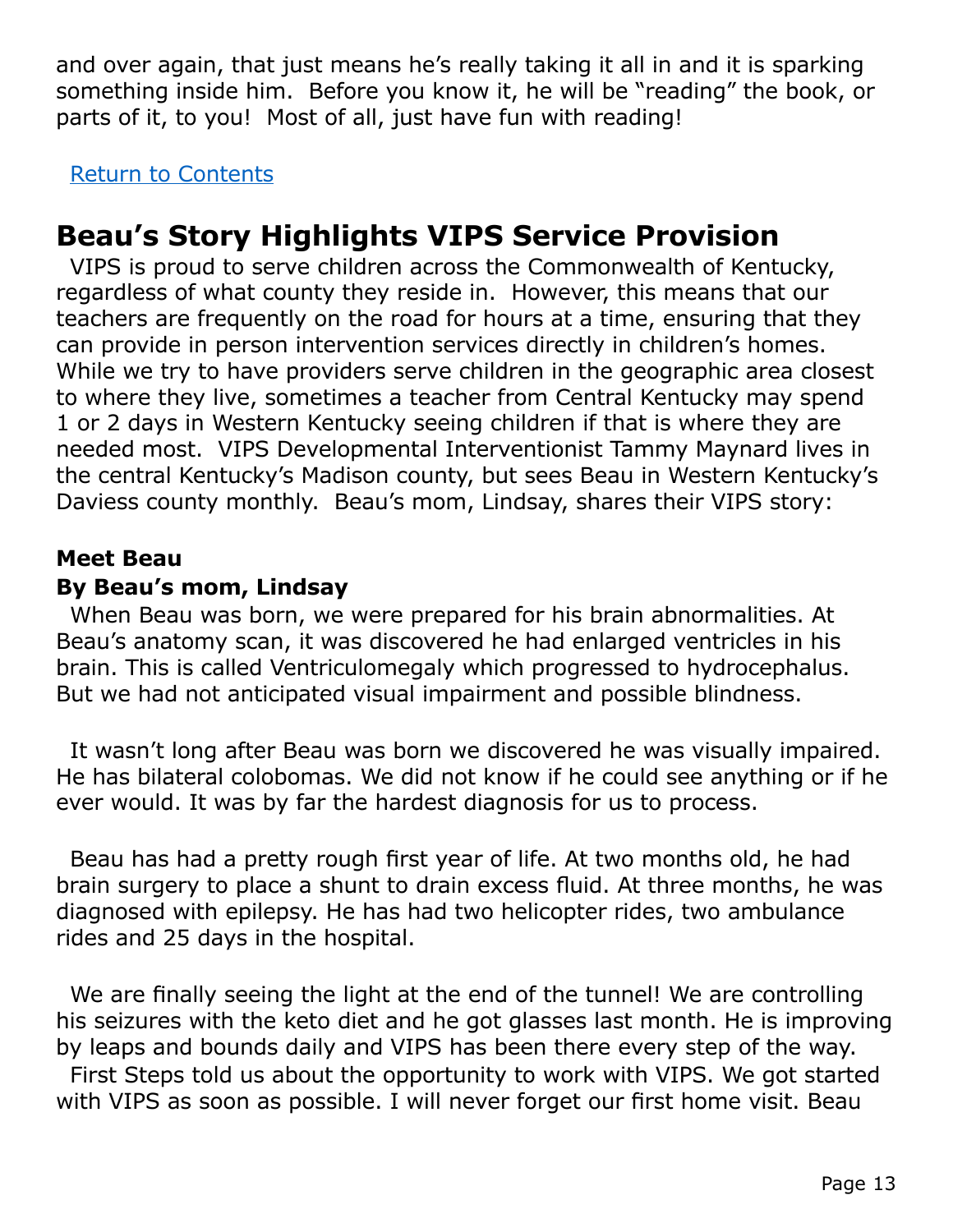did not look at anything. He gave no indication he could see at all. I was crushed and devastated; but the VIPS teacher was very knowledgeable and convinced me his eyes could get stronger the more we helped them make connections with lights and toys. She also assured me there were resources and help if Beau was blind. I felt much better knowing I had VIPS and its community to lean on.

I took all the advice our VIPS teacher had to offer and got to work with Beau. We ordered every light up toy we could find, hung Christmas lights on his swing and worked with him every day. Beau started tracking light toys and, after getting glasses, he now tracks objects! It's not all objects all of the time, but he has shown us he can see. The therapy and advice we have received through VIPS has impacted our family and Beau in so many ways. I can't thank them enough!

Our DI Tammy comes a long way to see Beau, in our home and we have grown to love our sessions. What once was a very daunting task to sit down and see my baby struggle to interact visually is now a pleasure and I truly believe it's because of the therapy we were able to receive through VIPS.





Beau is shown on the left above. He is a darling, smiling little boy with fluffy sandy hair, wearing a black sweatshirt and black glasses. On the right, his VIPS Interventionist, Tammy Maynard is showm. Tammy has blond hair, and gazes at the camera with a sweet, friendly smile -- just the kind of lady you want to let into your home to work with your child.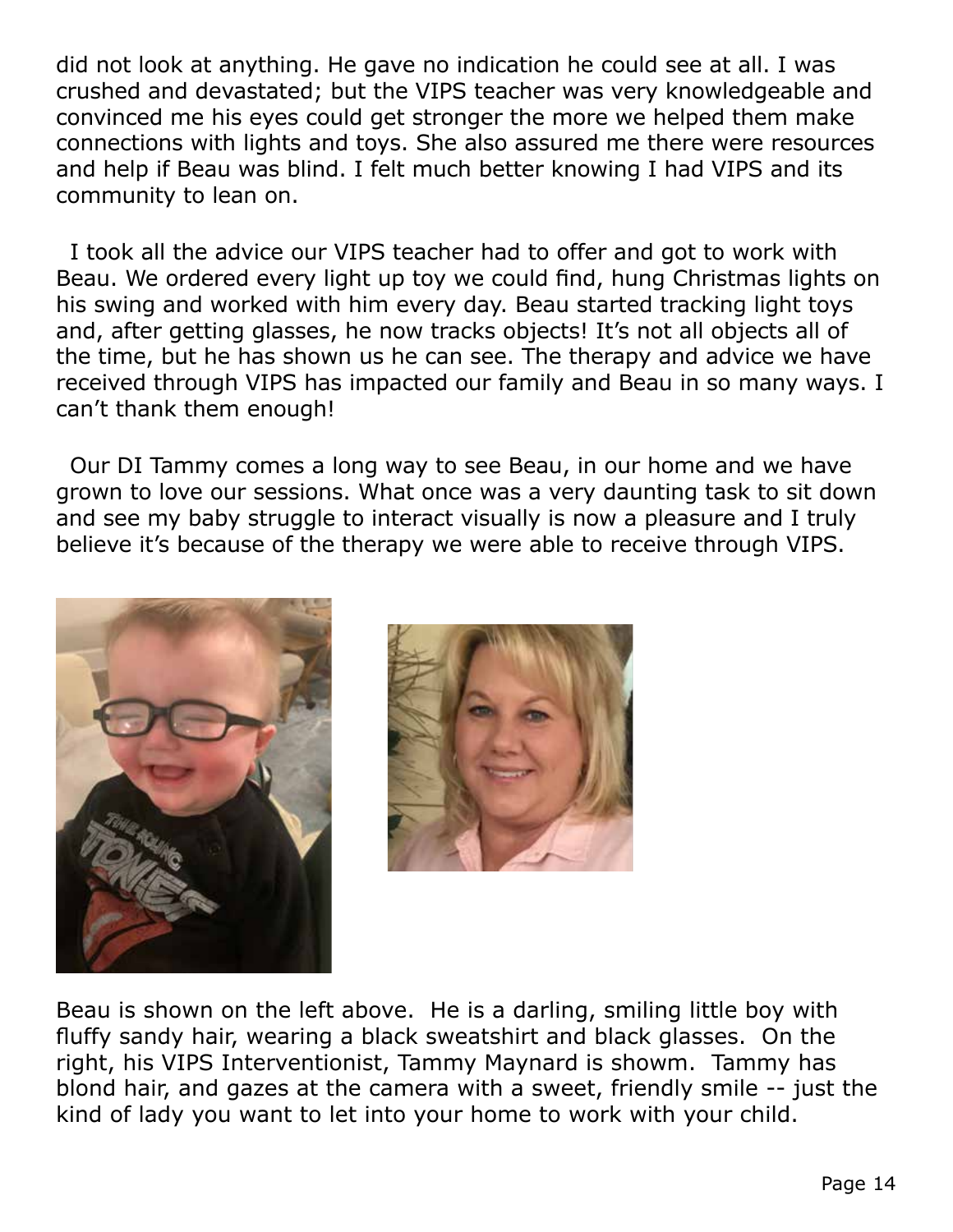#### **Meet Beau's Interventionist**

 My name is Tammy Maynard and I am a developmental interventionist with VIPS CKY. Seeing VIPS children on my caseload may involve traveling hours or staying overnight in a different region. As a team, we are committed to serving families and assisting them any way possible.

After a coworker retired last year, I began to travel to Western Kentucky monthly to provide services to our families. I met Beau and his family and we immediately connected. Beau is a very cute, spunky and motivated little boy that loves his family. His family works with him daily in his routine to increase his skills every way possible and it has allowed him to demonstrate great progress. It is a privilege when families allow us into their lives to give them the tools and information they need to move forward. Thank you for allowing us to serve you!

#### [Return to Contents](#page-0-1)

### <span id="page-14-0"></span>**CVI Study Group**

Our friends from Cincinnati Children's Hospital and Medical Center are inviting VIPS families who share a diagnosis of CVI to participate in discussion/support groups.

 We're looking for caregivers of children with CVI aged 17 and under to share their experiences and describe the needs of their children. Join other caregivers and tell the story about your child's needs and therapy experiences. We want to learn what was and was not helpful so that we can create therapy programs to meet the needs of you and your child. It is OK if you only want to participate in part of the study, either the survey or the focus group. You don't have to participate in both.

You can learn more about the survey by reading through an information sheet and/or access the survey below and enter the code: EAH9M8P47.

<https://redcap.research.cchmc.org/surveys/>

If you prefer to complete a paper copy of the survey, want to participate in the focus group, or want more info, contact Karen Harpster by calling 513- 803-3604 or emailing her at the address below:

[Karen.harpster@cchmc.org](mailto:Karen.harpster%40cchmc.org?subject=)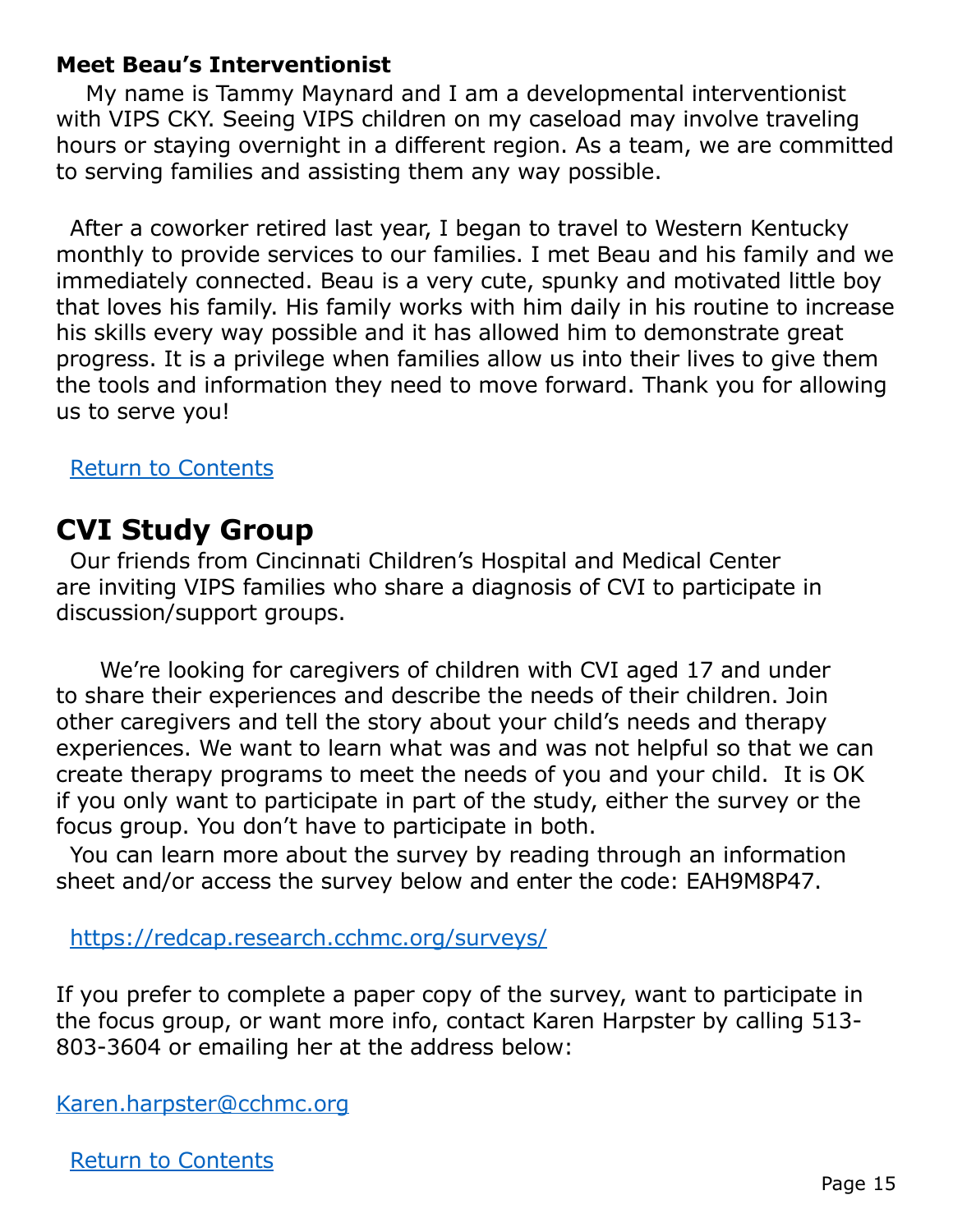### **There's Still Time To Apply for the Bret Dahmke Scholarship**

A scholarship of \$500 is available to assist a Kentucky family with a visually impaired child attend an educational conference to enhance their abilities to care for their child. The scholarship funds may be used for transportation, lodging, or conference fees. In order to be considered you must have a child with a visual impairment (birth to high school age), and you must be a resident of Kentucky.

Five hundred dollars would go quite a way in helping to defray the costs of attending a national convention or conference. This spring and summer, there are major national conferences going on that offer incredible learning opportunities for parents and they are being held in some interesting locations. The exhibits alone are worth going for, offering all the latest technology and products to enhance ease of living, productivity and access for the blind and visually impaired!

Deadline for submission is Friday, April 15. You can apply below:

<https://vips.org/bret-dahmke-scholarship/>.

### [Return to Contents](#page-0-1)

### **Upcoming Conferences Offering a Wealth of Learning Opportunities for VIPS Parents**

The following is a listing of conferences of interest to parents of children with visual impairments that are coming up this spring and summer. A \$500 scholarship (see above) could really help you attend one of these great conferences that are in locations that would make for a great family vacation!

\*(Two are conventions put on by blind and visually impaired adults to address their needs for technology, training, employment, mobility just to name a few. But the best part is you will meet visually impaired adults who are doing what you want your child to be doing as an adult -- traveling independently – in this case, to and around the convention city -- advocating for themselves, and having a wonderful time.)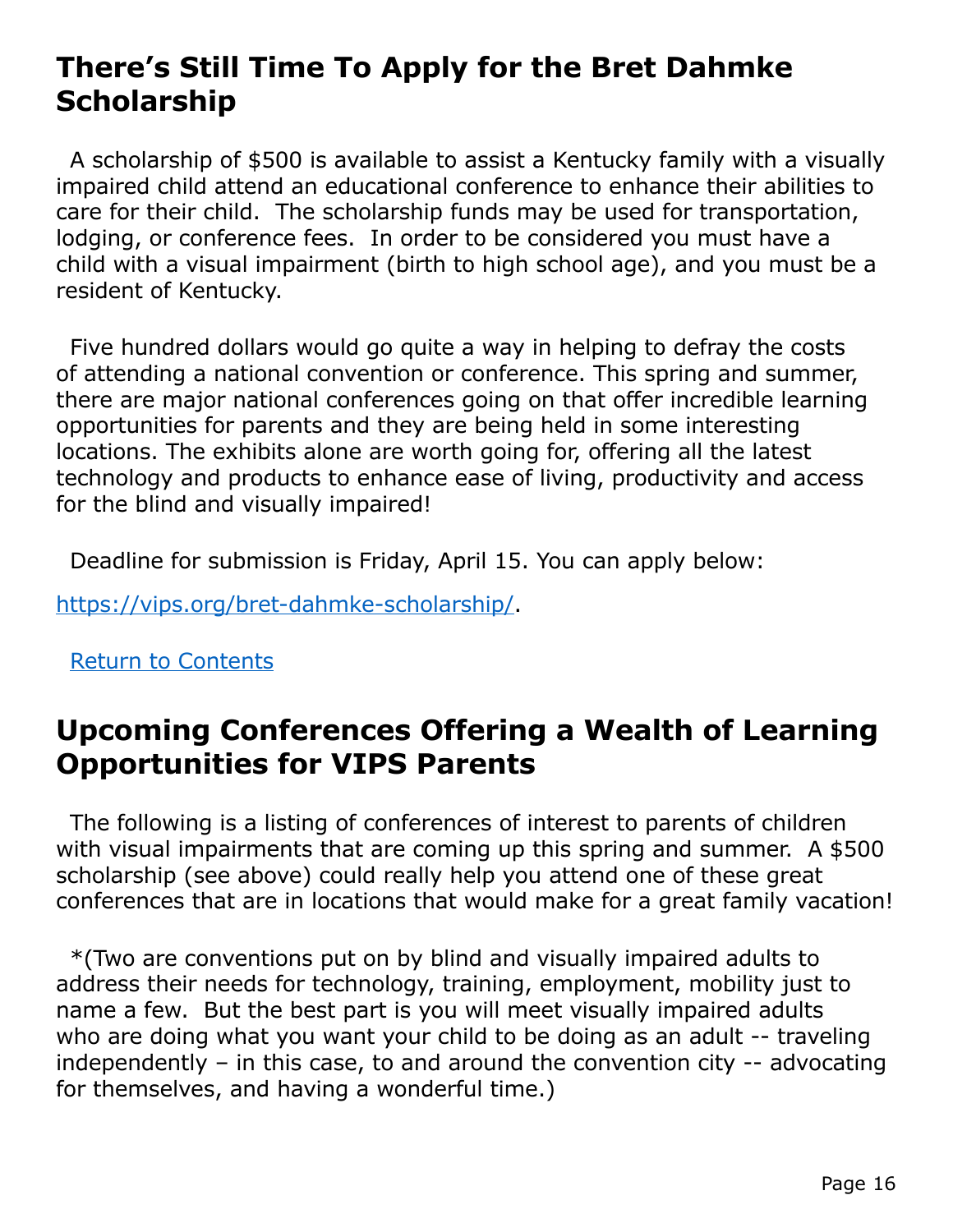Early Connections Conference Sponsored by Perkins School for the Blind, April 30, 9 a.m. – Virtual Focus on children birth to seven years.

<https://www.perkins.org/event/early-connections-conference/>

VISIONS2022 Foundation Fighting Blindness Annual Conference, June 17-18, Lake Buena Vista, FL This conference has a focus on latest research in blindness prevention and treatments and vision technology.

<https://www.fightingblindness.org/visions-2022>

\*American Council of the Blind National Convention,

July 1-8, Omaha, NE

The ACB is a consumer group made up of individuals who are visually impaired. Conference focus is on issues related to living with visual impairment and blindness. Massive exhibit area.

<https://acbconvention.org/>

\*National Federation of the Blind National Convention 2022,

July 5–10, New Orleans, LA

The NFB is a consumer group made up of individuals who are visually impaired. Conference focus is on issues related to living with visual impairment and blindness. Massive exhibit area.

<https://nfb.org/get-involved/national-convention>

NOAHCon2022 – National Organization for Albinism and Hypopigmentation July 14-17, Orlando, FL The focus is issues related to albinism and hypopigmentation.

[www.albinism.org/NOAHCon](http://www.albinism.org/NOAHCon)

AER International Conference July 20-24, St. Louis, MO AER is the primary professional organization for individuals in the field of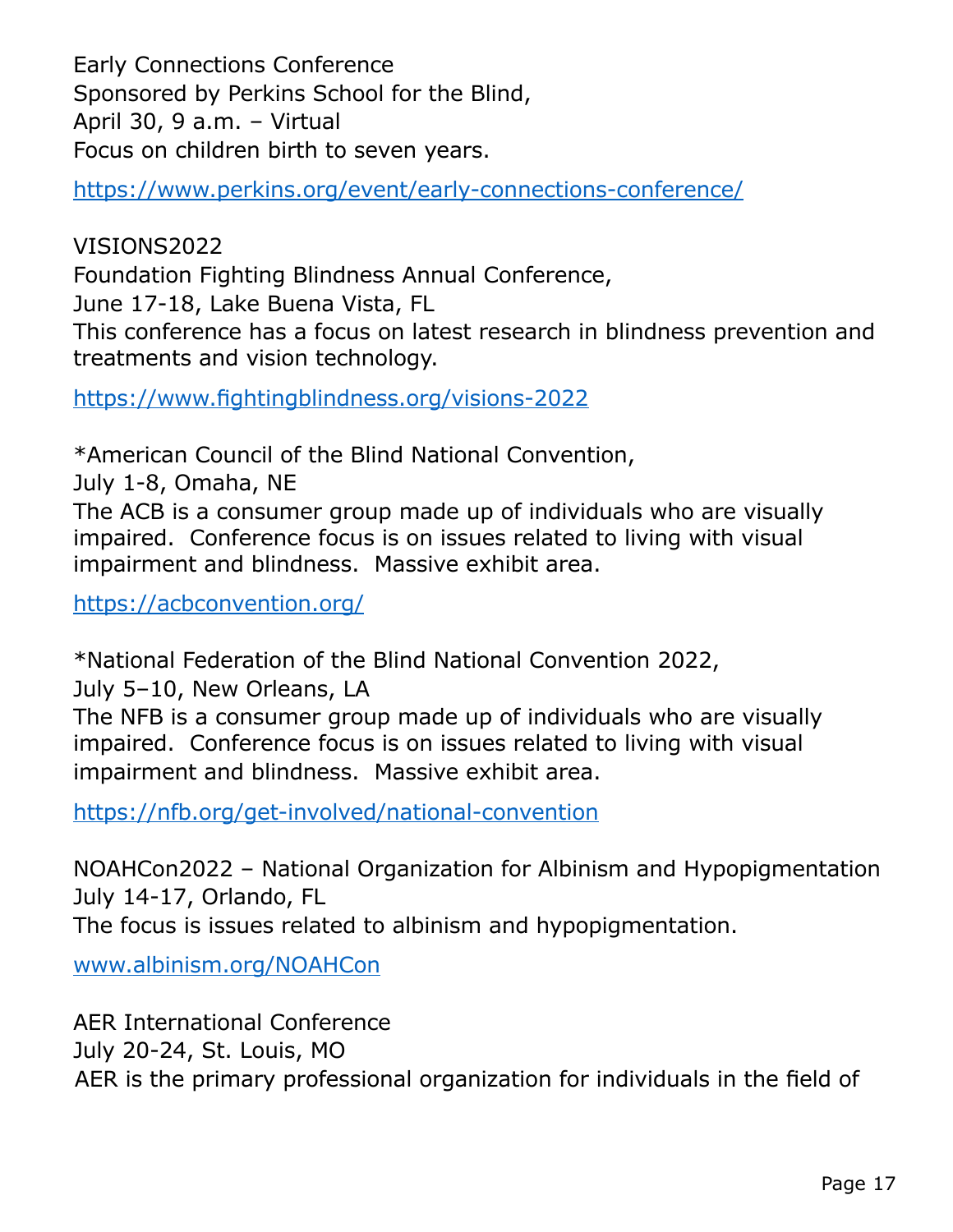blindness and visual impairment. Education and rehabilitation focus.

<https://aerbvi.org/2022-aer-biennial-international-conference/>

The 2022 American Conference on Brain-Based Visual Impairment (CVI), July 28-29

This will most likely be a hybrid conference, with both in-person and virtual participation options. Registration will not open until March and finalized details (types of participation, registration fees, CEUs and full agenda) will be included in the registration information. Presented by the Children's Hospital & Medical Center in Omaha, NE

[CME@childrensohama.org](mailto:CME%40childrensohama.org?subject=)

[Return to Contents](#page-0-1)

### <span id="page-17-0"></span>**In Memoriam**

This issue of VISability is dedicated to the memories of:

- Gates Pottoroff, son of Laken and Greg Pottoroff of Carmel, IN, who passed away on March 11, 2022 at the age of 9 months
- Eli Schlafer, son of Jason and Laura Schlafer of Indianapolis, IN, who passed away on January 11, 2022 at the age of six
- Mark Preston, father of VIPS child Jubie and his 7 siblings and husband of Marsha, of Williamsburg, KY, who passed away January 4, 2022 at the age of 58
- Matthew Jacob Pearcy , son of VIPS Contractor Lisa Pearcy and Stephen Pearcy of Indianapolis, IN, who passed away January 3, 2022 at the age of 22
- John Auforth, also known as "Chris P. Chicken," a regular visitor at VIPS YUM Golf Tournaments and VIPS family events, who passed away Dec. 7, 2021 at the age of 73
- "Indy Santa Fred" Imhausen, husband of Kat and the real Santa to VIPS IN children, of Indianapolis, IN, who passed away on Dec. 7, 2021.

Our hearts go out to all of their loved ones.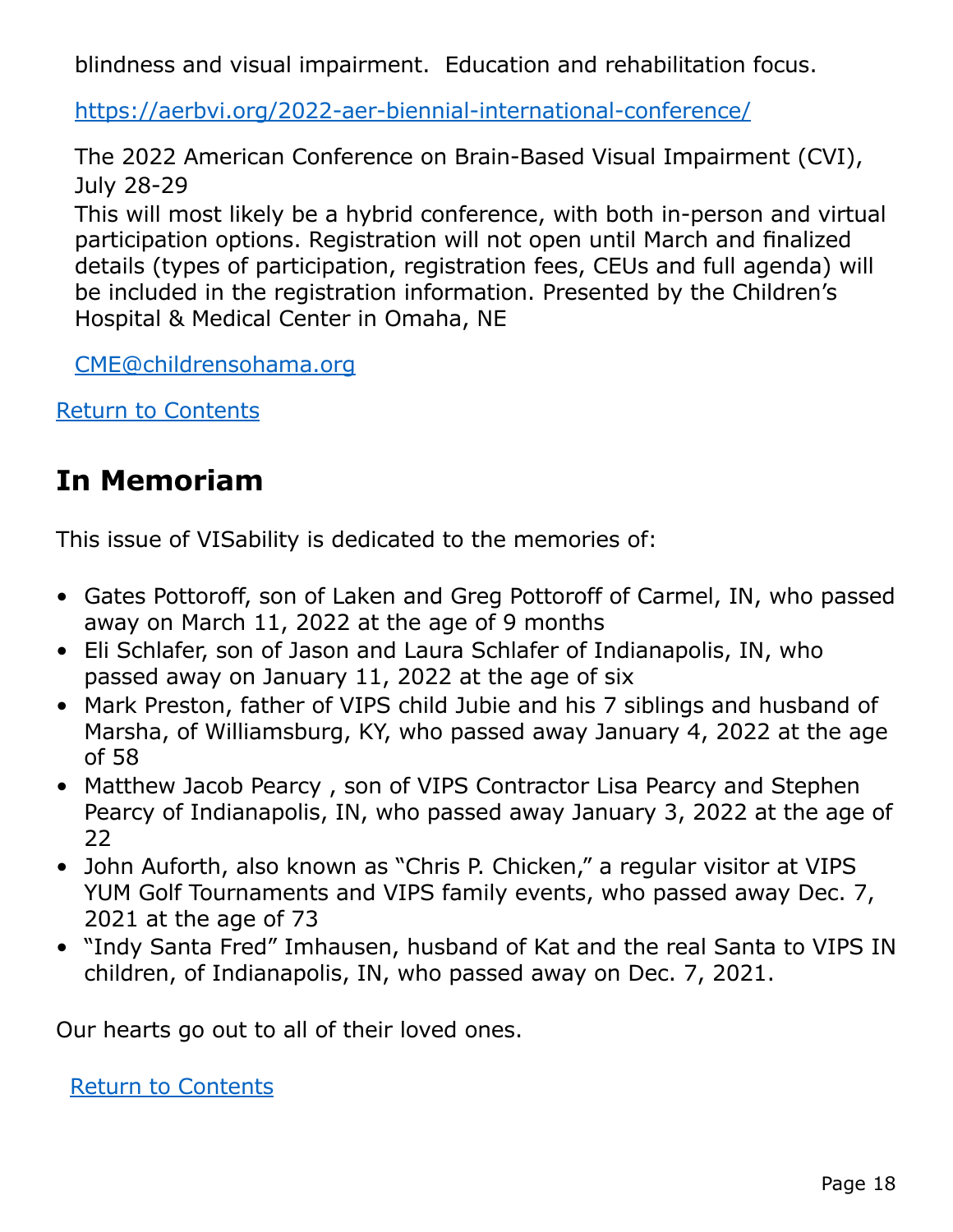# <span id="page-18-0"></span>**Upcoming VIPS Family Events in Detail**

All VIPS families may attend any VIPS family event, regardless of where you receive services and where an event is held. Please register and RSVP as requested below.

Toddler Cane Quest, Saturday, April 2, 10 a.m. to 12 p.m., Indianapolis, IN VIPS families, past or present, can come to the Family Resource Center (1212 Southeastern Ave, Indianapolis IN, 46202) for our inaugural Toddler Cane Quest! Your kiddo can work on her/his Orientation & Mobility skills with VIPS teacher, Ms. Tommie. A cane is not required to come, but if your child does use a cane, please bring it! This is a free event. Sign up below:

[https://secure.vips.org/np/clients/vips/eventRegistration.](https://secure.vips.org/np/clients/vips/eventRegistration.jsp?forwardedFromSecureDomain=1&event=1287) [jsp?forwardedFromSecureDomain=1&event=1287](https://secure.vips.org/np/clients/vips/eventRegistration.jsp?forwardedFromSecureDomain=1&event=1287)

Family Resource Center Family Open House & Free Play, Saturday, April 23, 10 a.m. - 12 p.m., Indianapolis, IN

Come out to our beautiful new Simon and Estelle Knoble Family Resource Center and check out our newly completed Toddler Town, sensory room, activity rooms, and family hub. This is an "open gym" time for our VIPS families (past and present) to try out the new space! This is a free event. Sign up below:

[https://secure.vips.org/np/clients/vips/eventRegistration.](https://secure.vips.org/np/clients/vips/eventRegistration.jsp?forwardedFromSecureDomain=1&event=1288) [jsp?forwardedFromSecureDomain=1&event=1288](https://secure.vips.org/np/clients/vips/eventRegistration.jsp?forwardedFromSecureDomain=1&event=1288)

Once Upon an Orchestra, Saturday, April 30, 10 a.m., Louisville, KY Join us at the VIPS Louisville facility for a fun, interactive storytelling through music performance. Once Upon an Orchestra, a 60-minute, allages program, weaves together storytelling adventures with creative music making. Louisville Orchestra education staff will even help participants make instruments from recycled materials and you will get to take home your very own instrument! RSVP by 4/15 and register below:

<https://bit.ly/Ouorchestra430>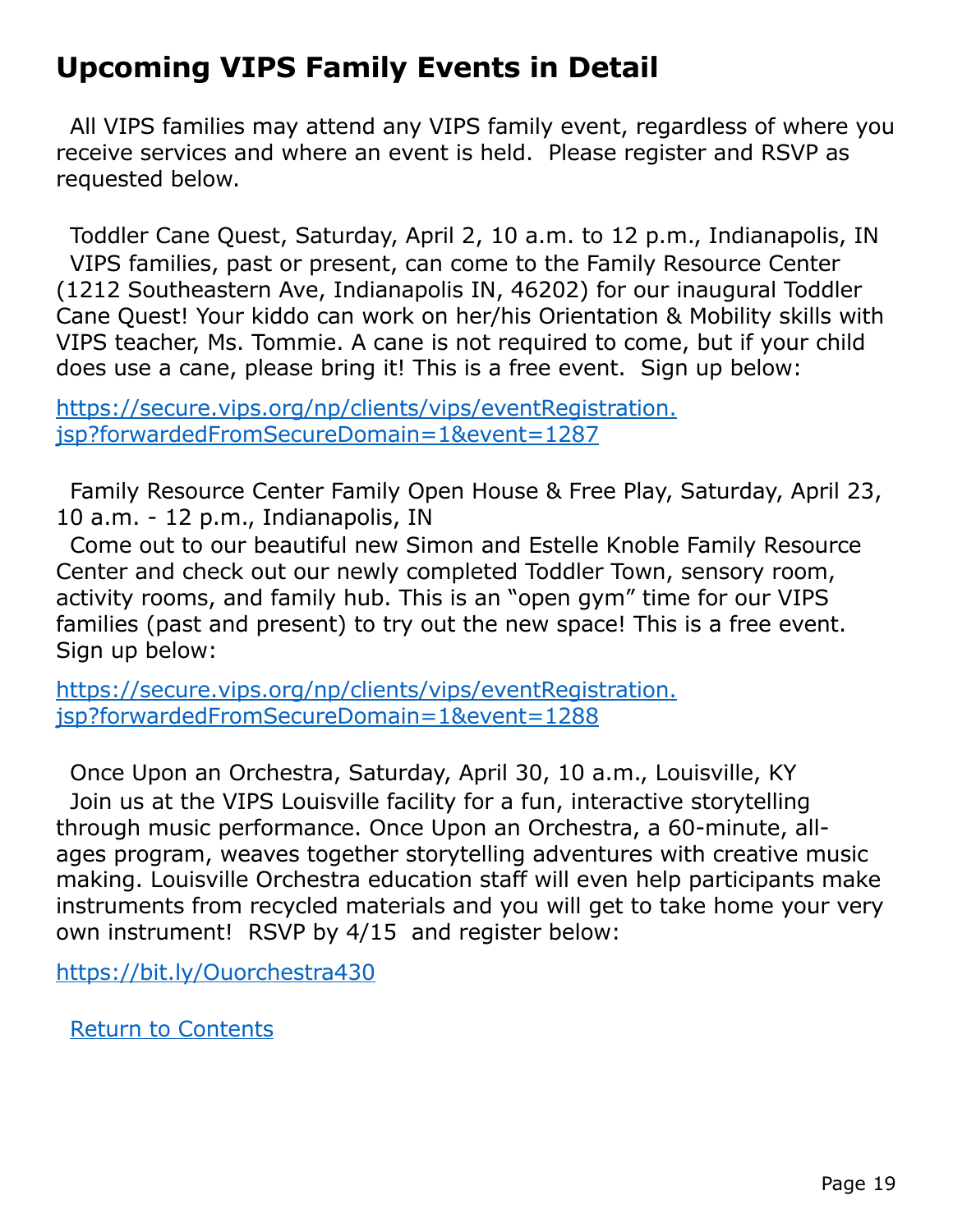# <span id="page-19-0"></span>**Fun In the Sun Summer Programs On Your Local VIPS Campus**

You can ask ten bystanders how they know summer is coming and you will learn of ten different signs of summer. Some people will refer to the opening of the swimming pool or a family cookout on Memorial Day weekend. Others will report they know it's summer when major league baseball takes over radio and television stations. One might consider the arrival of lightning bugs and mosquitos as a true indicator of the heat that lies ahead. Finally, some people will refer to the calendar where the first day of summer, June 21, is circled in bright red ink.

At VIPS, we have our own signs of summer: the initiation of planning the summer programs in our three VIPS offices. While we would like to say the planning is finalized, we know you recognize that we will be tweaking the details until the very morning when our summer doors fling open to welcome our VIPS children and families. Even though the locations of our summer events are organized by our VIPS campuses, the events are open to all qualifying VIPS families regardless of your home address.

We hope you and your family are able to join us for one or all!

VIPS Indiana

#### O&M Adventure Summer Camp

This new addition to our summer programming is open for all VIPS children who are receiving orientation and mobility (O&M) services or have received an O&M assessment through VIPS. Children may sign up for one, two, or three days of O&M Adventure Summer Camp; camp dates are: JULY 11, 16, 18, and 30, and August 1, 2022. For more information on this wonderful opportunity, please contact Mindy Koehne at the email address below:

#### [mkoehne@vips.org.](mailto:mkoehne%40vips.org?subject=)

Keep your eyes open for more information regarding Open Play at VIPS, when the VIPS Family Resource Center will be open for exploration of Toddler Town and the Sensory Room and the soon-to-be-finished playground!

#### VIPS Central Kentucky

Be on the lookout for a questionnaire being sent to families served out of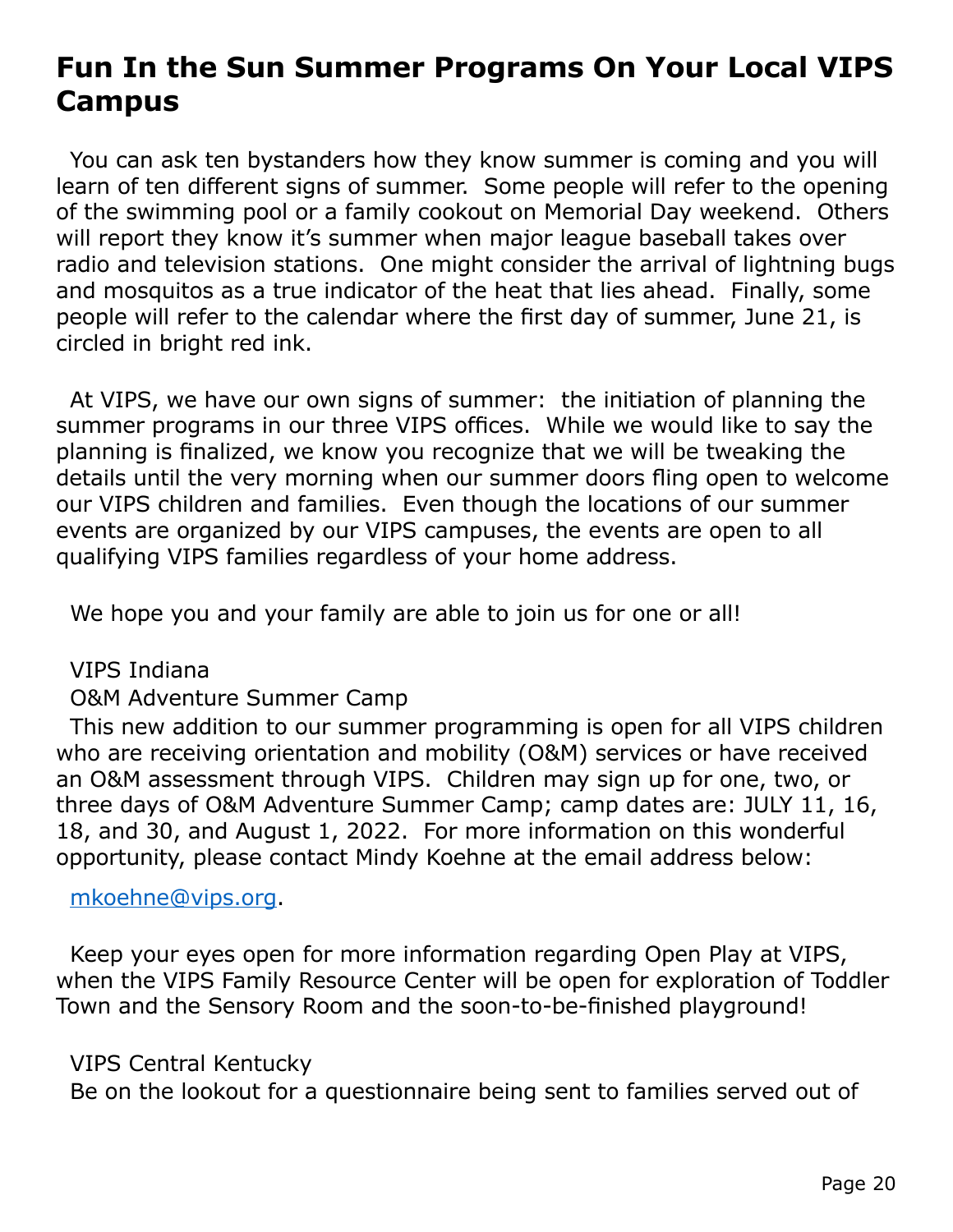our VIPS Central Kentucky (Lexington) office regarding a two-day summer camp (one day in June and one day in July). Activities galore will be planned for outside fun and adventure. If you would like more information regarding the VIPS Central Kentucky Summer Camp days, email Kelly Easton below:

[keaston@vips.org](mailto:keaston%40vips.org?subject=).

VIPS Louisville

This summer, VIPS Kids Town Preschool will offer summer programming for students who have attended Kids Town Preschool for this current 2021-22 school year. The enrichment program will run four days a week, Monday through Thursday, 9:00 a.m. - 1:00 p.m. from June 6 through July 28. Tuition assistance is available for this fee-based program. For more information and to register, please email Juanita Miles below:

[jmiles@vips.org](mailto:jmiles%40vips.org?subject=).

In addition, VIPS Louisville will once again offer Park Pals during the summer months of 2022. Park Pals is a program where Kids Town Preschool and community-based VIPS team members meet our VIPS families at a designated community park for some playground fun and parent socializing.

This year we will hold four Park Pal events: June 10, 2022 - VIPS Kids Town Preschool Playground June 24, 2022 - Beckley Creek Park Playground/Splash Pad July 8, 2022 - Iroquois Park Playground July 22, 2022 – Indiana Park/ TBD

VIPS Louisville will also be launching Open Play at VIPS in August 2022. Kids Town, the Sensory Room, and the outdoor playground will be opened for non-structured play for our VIPS children and their families one Saturday morning each month. More information to come soon!

So let's all pack away our turtlenecks, snow boots and mittens. Let's turn a few pages on the 2022 calendar. Let's pull out the sunglasses and visors and update our sunscreen. Let's plan to enjoy summer with our VIPS families and team members. Who's ready??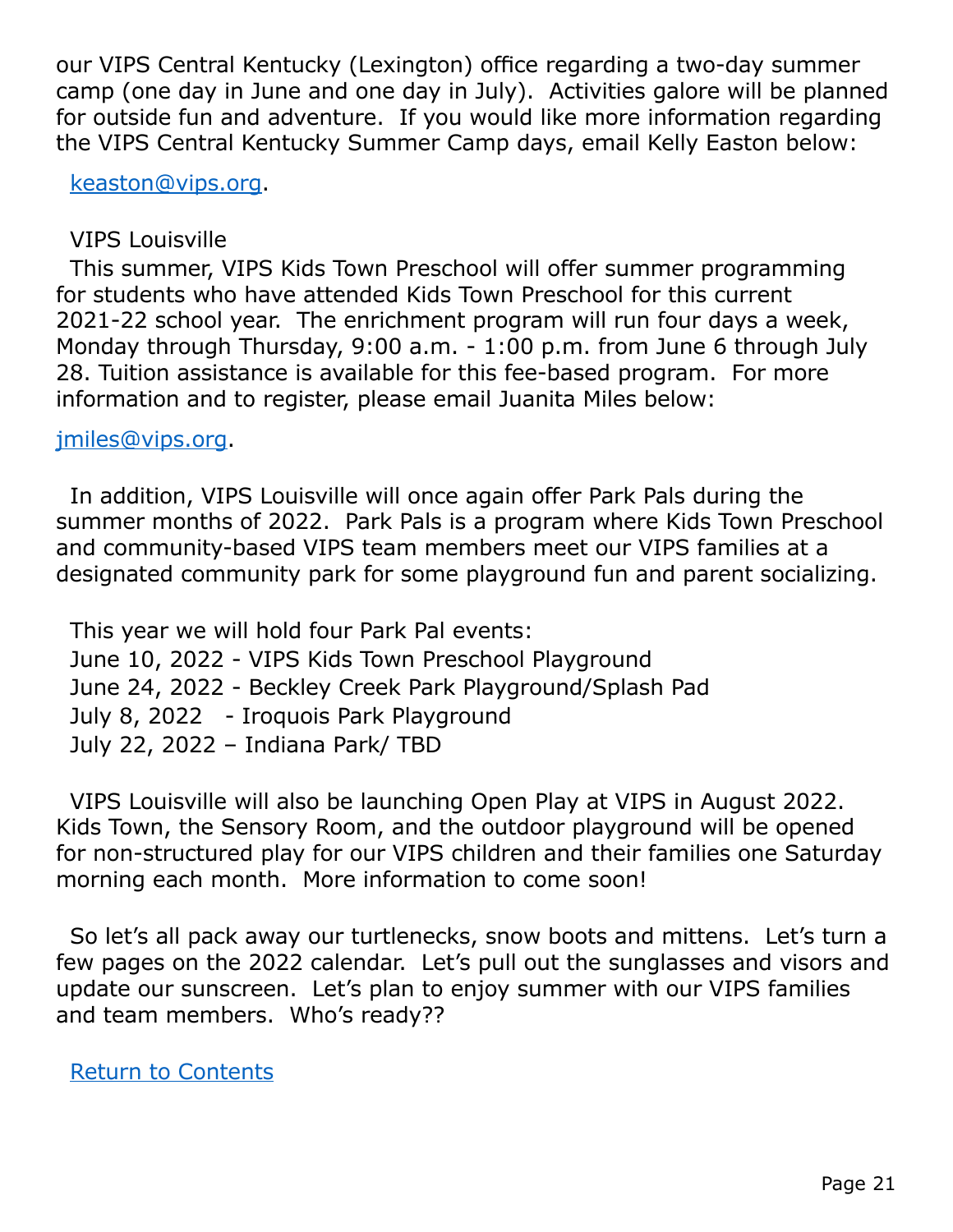### **Welcome New Children**

VIPS is pleased to welcome these new additions to the VIPS family:

Acrey - 8 months, Greensburg, KY Adhara Jorge - 1 year, Lexington, KY Ashton - 9 months, Corbin, KY Aurora - 10 months, Fort Wayne, IN Aviana - 8 months, Elwood, IN Charolotte - 11 months, Carmel, IN Colton - 1 year, Vanceburg, KY Corrine - 9 months, Lexington, KY Daniel - 1 year, Greenfield, IN Easton - 8 months, Columbus, IN Elanor - 1 year, Harrodsburg, KY Emma - 11 months, Walton, KY Felicity - 9 months, Louisville, KY Ford - 8 months, Lexington, KY Illyana - 1 year, Greenwood, IN Jensy - 1 year, Indianapolis, IN Joshua - 10 months, Seymour, IN Kaison - 2 years, Louisville, KY Levi - 7 months, Greenfield, IN Levi - 2 years, Owensboro, KY Lillian - 1 year, Louisville, KY Lucilia - 1 year, Connersville, IN Maeve - 7 months, Indianapolis, IN Mason - 2 years, Harrodsburg, KY Mateo - 1 year, St. Paul, IN Maverick - 7 months, Rennsaler, IN Maxwell - 2 years, Erlanger, KY Melany - 2 years, Elkhart, IN Navaeh - 1 year, Odon, IN Orion - 2 years, Bedford, IN Owen - 2 years, Morehead, KY Owen - 2 years, South Bend, IN Paisley - 8 months, Warfield, KY Rylan - 8 months, Bowling Green, KY Sawyer - 10 months, Bowling Green, KY Scarlett - 1 year, Dry Ridge, KY Sylas - 2 years, Frankfort, KY Wyatt - 1 year, Indianapolis, IN Zaire - 1 year, Indianapolis, IN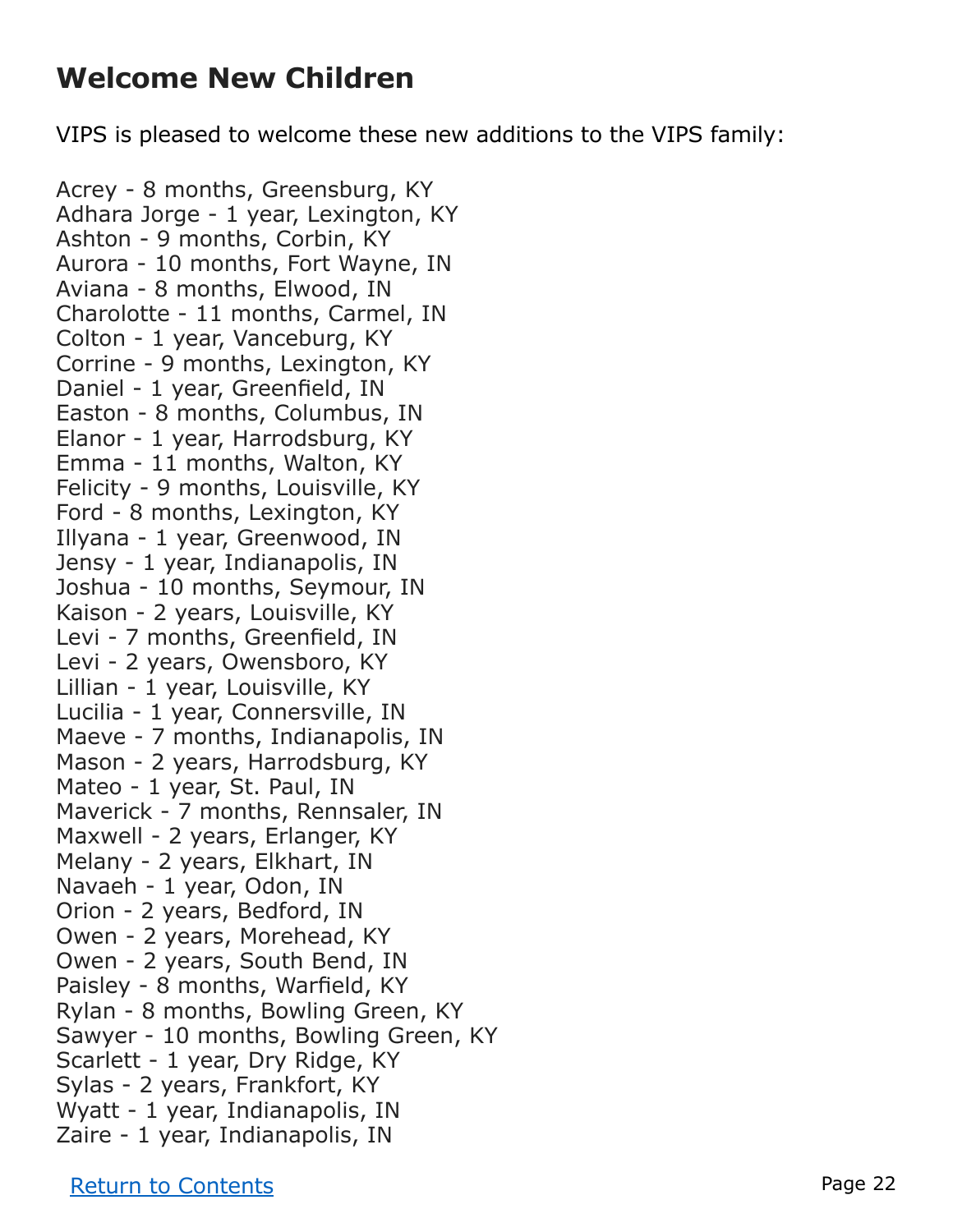# <span id="page-22-0"></span>**VIPS Staff News**

#### VIPS Indiana

We are thrilled to announce that Rita DeVore is now full time in our Indy office. We are excited to have the opportunity to see more of Rita's get-itdone efforts. How lucky are we?

#### VIPS Louisville

We are very pleased to announce that Maury Weedman has accepted the position of Instructional Assistant in Ms. Ashley's classroom. "Mr. Maury" is not only certified to teach O&M, but his willingness to help children with challenges, coupled with his dry sense of humor in his work with adults, ensures that this is a fantastic match of skills with a vacant position! Welcome back to the classroom, Mr. Maury!

#### [Return to Contents](#page-0-1)

### <span id="page-22-1"></span>**The Amazing Kathy Mullen**

Many of you have read VISability articles written by Director of Education, Kathy Mullen, who applies her common-sense approach to everyday happenings in the halls of VIPS, while still maintaining a sense of wonder and joy as she describes those that stand out. Because March is Women's History Month, we decided to write an article ABOUT Kathy instead of begging her to write yet another article. Our facts were gleaned from an article by Executive Director, Diane Nelson, in one of her inspirational and informative Friday Messages.

What makes Kathy such a game changer? She is a known leader of excellence in the field of education and developmental disabilities and a source of great knowledge, having served in state, local school district and non-profit agency positions prior to her 9-1/2 years with VIPS. She holds teaching certifications in Early Childhood Special Education, Elementary and Special Education/Learning and Behavior Disorders, and has 30 years' experience in the field.

Kathy has not only taught Early Education courses at the University of Louisville but is also a certified VIISA trainer from Utah State University, expanding the numbers of much needed of teachers learning about blindness and low vision.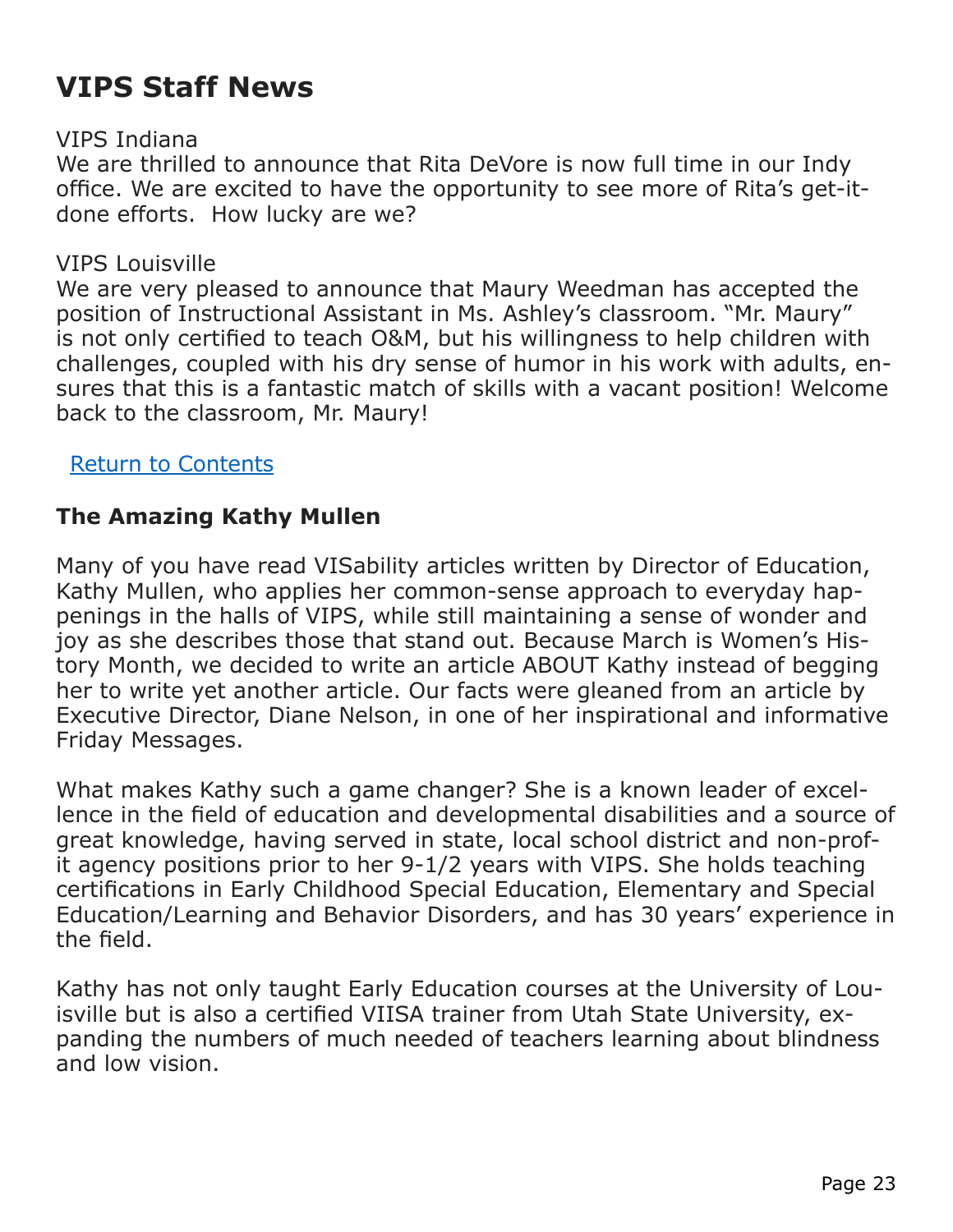Her record of achievements since joining VIPS include expanding the number of children served from 280 to almost 800 this year; grown our education team from 7 to over 26+ members and over 20 contractors; directed VIPS to becoming accredited by varied accrediting agencies for young children and for blind/visually impaired children (first in the US!); kept VIPS in strict accord with legal state and federal regulations; sought and maintained supplies, materials and trainings for instructional staff to meet/exceed national standards; and collaborated with local, state and national agencies and organizations.

Kathy's knowledge and collaborative skills have brought her memberships in numerous national, state and local educational leadership and advisory organizations such as the Prichard Committee for Educational Excellence, the International Preschool Symposium Cohort for Children with Blindness, the Council of Schools for the Blind, the Kentucky Governor's Council for Children with Disabilities, and the Indiana Interagency Coordinating Council.

Her interpersonal skills are both warm and accepting yet always professional. Kathy has proven herself to be a critical, integral part of the services VIPS provides to families and children with blindness and low vision and we are extremely pleased to call her our friend and colleague. Thank you, Kathy, for all you have done and continue to do for the children and families of VIPS and the VIPS staff.

#### [Return to Contents](#page-0-1)

# <span id="page-23-0"></span>**Thanks to Our Wonderful Volunteers**

VIPS Indiana

- We thank our Indiana Advisory Board member Robin Thoma and CHILL (Colleagues Helping Implement Lifelong Learning) for making and delivering these amazing concept books to give to our VIPS families.
- We are so grateful to Annie Hughes, co-founder of VIPS in Indiana, for volunteering to help set up and organize the Lending Library at the Family Resource Center. We love Ms. Annie and are lucky to have her expertise when it comes to young children with blindness/visual impairments.
- Thank you to the Department of Pediatric Ophthalmology at Riley Children's Hospital for bringing the donation of snacks to use at our family events and to stock the kitchen in our family hub! We were so excited to be able to give them a tour of our new Family Resource Center and teach them about Braille!
- Thank you to Steve DeVore for helping us put together furniture, hang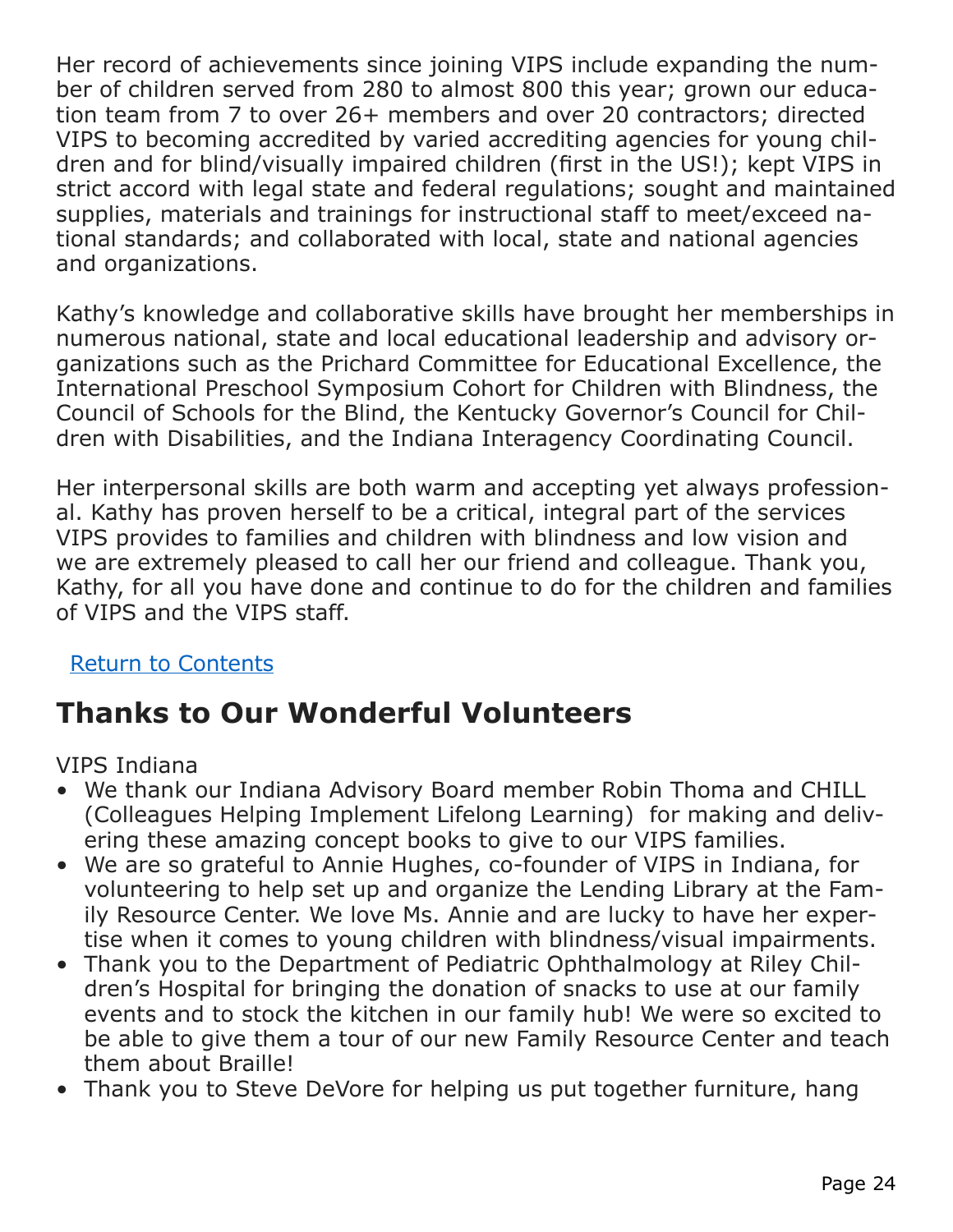assorted items on the wall and even make cards. There is much to do around the Family Resource Center and we are so grateful for Steve's willing help!

• Thanks to the generous efforts of Rob and Meredith Howell, our beautifully designed HOPE holiday cards arrived across all three offices. Teams of people joined together to quickly, sort, stuff, address, stamp and mail this most critical piece of our annual giving campaigns.

VIPS Central Kentucky

• We greatly appreciate the time and efforts of our volunteers to make Pancakes with Santa so successful. Thanks to Shelby and Tinley Easton for teaching children how to braille and to members of UK's Delta Beta Chapter of the Delta Gamma Fraternity who led children in creating tactile ornaments, painting with jingle bells, and with other festive creations.

VIPS Louisville

- Thanks also to Kayli Hartlage, our intern from Holy Cross, for her work in the preschool classrooms.
- We are so thankful for the physical presence and skill set of Fran Woodward who continues to serve as a classroom volunteer for the Twos Classroom.
- Thanks to VIPS grad, Jamie Weedman, for helping make this issue accessible for blind and visually impaired readers.

#### **Meet Fran Woodward -- Volunteer Extraordinaire**

 I began volunteering at VIPS in 2009, after I retired from working as a service coordinator with the First Steps program for twenty years. When I was deciding what I wanted to do after retirement, I thought about my years with First Steps, as well as the ten years before that when I taught young children who had special needs.

I realized VIPS was where I wanted to volunteer, because I had seen the children who were involved in VIPS make such great progress in learning and development while having so much fun!

 One of my favorite things about volunteering with the playgroup for children who are two years old is seeing the children become more confident when they learn to do things that had been very challenging for them before. That's always exciting!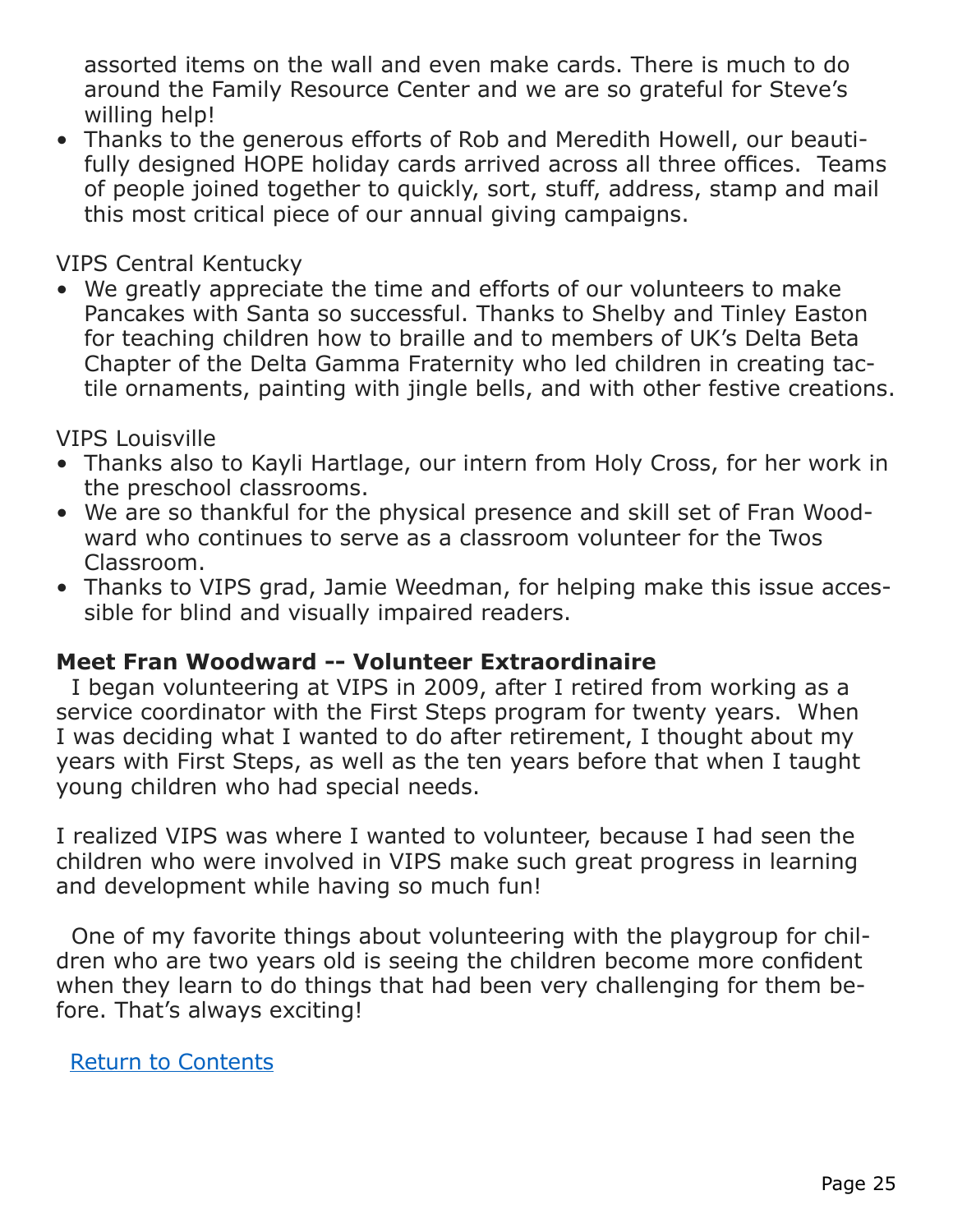### <span id="page-25-0"></span>**VIPS Announces 2021 Beacon Awards**

Each year, VIPS hosts the Beacon Awards, recognizing volunteers and benefactors who serve as beacons of hope for VIPS and the children and families we serve. They are shining the lights of generosity. This year, the awards are virtual. Watch the VIPS Facebook page for individual presentations!

The Beacon Award recipients are:

• Individual Benefactor Awards

Veronica Mackin – Veronica, a fifth grader, has requested donations to VIPS Louisville in lieu of presents for her last several birthdays! Her latest donation was \$5,000!

Georgia Hocker – Georgia has been a generous supporter of VIPS services in Central Kentucky, with donations totaling over \$15,000. Her son was a former VIPS Central KY Advisory Council member and president.

• Individual Volunteer Awards

Laurie Roselle -- In the years since Laurie began to support VIPS Indiana, she has been responsible for the donation of thousands of dollars to VIPS. She has planned and organized FIVE Trivia Nights as well as a unique fundraiser called Tables That Bloom. She has played with VIPS children during parent activities, organized projects to make sensory items, and even donated \$8,000 from an auction of her personal treasures.

• Corporate Benefactor Awards

Caldwell Tanks,Inc. and Preload, LLC – Caldwell Tanks, Inc. & Preload, LLC have been VIPS donors since 2003. In recent years, during some very difficult economic times, this generous donor has not only continued to support and further our mission, but has generously increased their corporate gifts.

TWG -- The Whitsett Group (TWG) and its leader Tony Knoble believe in changing lives and building community and that couldn't be more apparent than in the partnership between TWG and VIPS. TWG offered VIPS Indiana space to expand our operations in a new building they were constructing to provide housing for elderly who are visually impaired. TWG donated over \$1.1 million in in-kind gifts. The facility is cutting edge in that it welcomes those with vision loss in such a thoughtful and thorough way. The VIPS Simon and Estelle Knoble Family Resource Center will be the gift that keeps on giving and changing lives.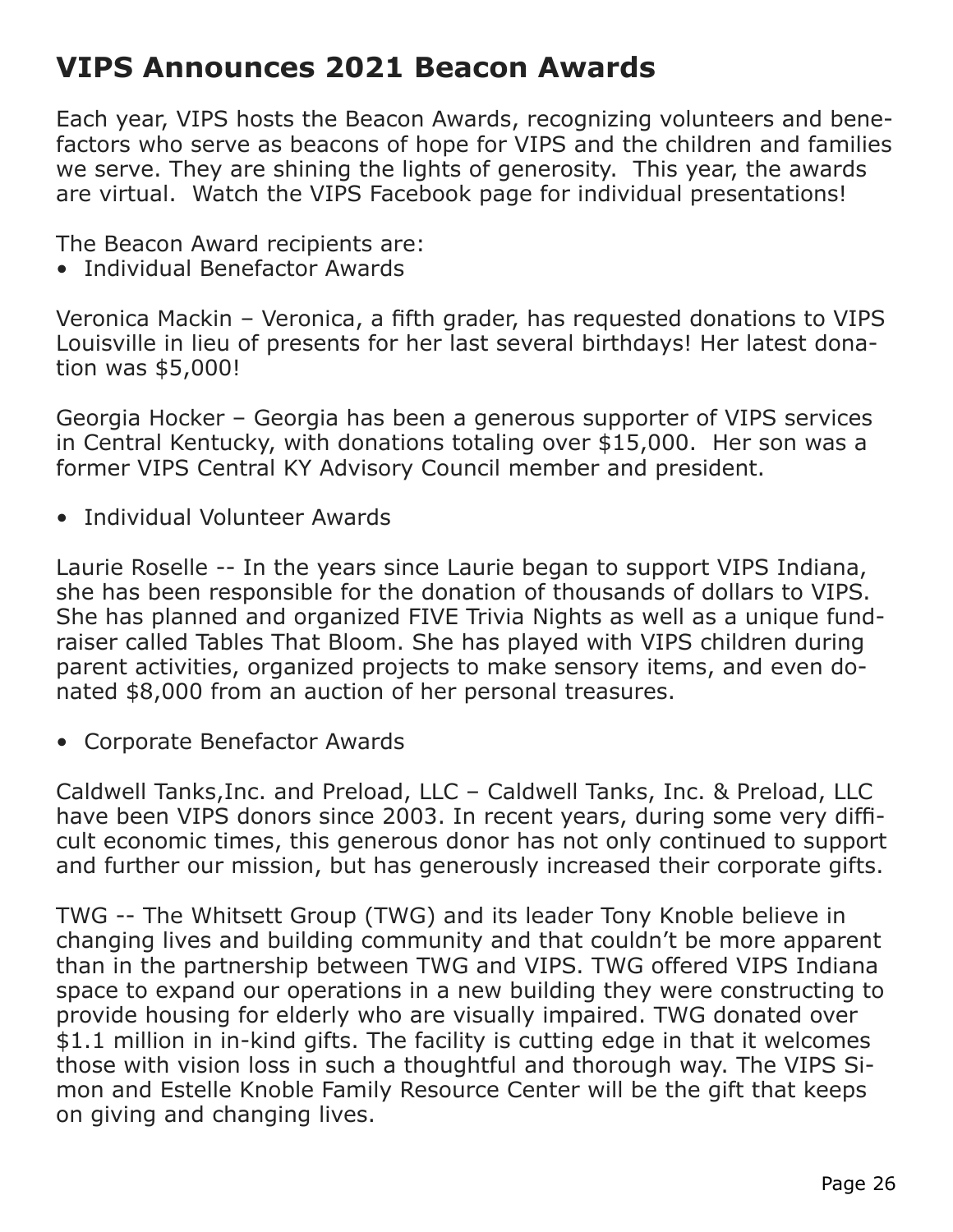• Parent Ambassador Award

Taylor and Ryan Gehring – Since becoming involved with VIPS Louisville in 2019 when their son, Wells, started receiving VIPS services, the Gehrings have been incredibly generous in sharing their time with other VIPS families and through Taylor's service on the VIPS board. Through their employment with GE, VIPS has also been the beneficiary of increased generosity from this long-term corporate donor.



A lovely family photo of the Gehrings is shown above. Ryan, at left, dressed in a light blue shirt, holds Wells, their child who receives VIPS services. Wells wears the same light blue as his dad. Taylor, with thick, long, curly blond hair, wears a bright pink shirt. Their older son, Warren, stands next to his mom. All are smiling. They are outdoors in front of a large bush.

• Social Services Award

Holy Cross High School -- Since the fall of 2018, two Holy Cross students per school year have been spending their Tuesdays on our Louisville campus. Each week these students arrive on the Holy Cross bus ready to pitch in to help in VIPS Kids Town Preschool or on the administrative side of our agency, cheerfully undertaking whatever tasks are requested of them.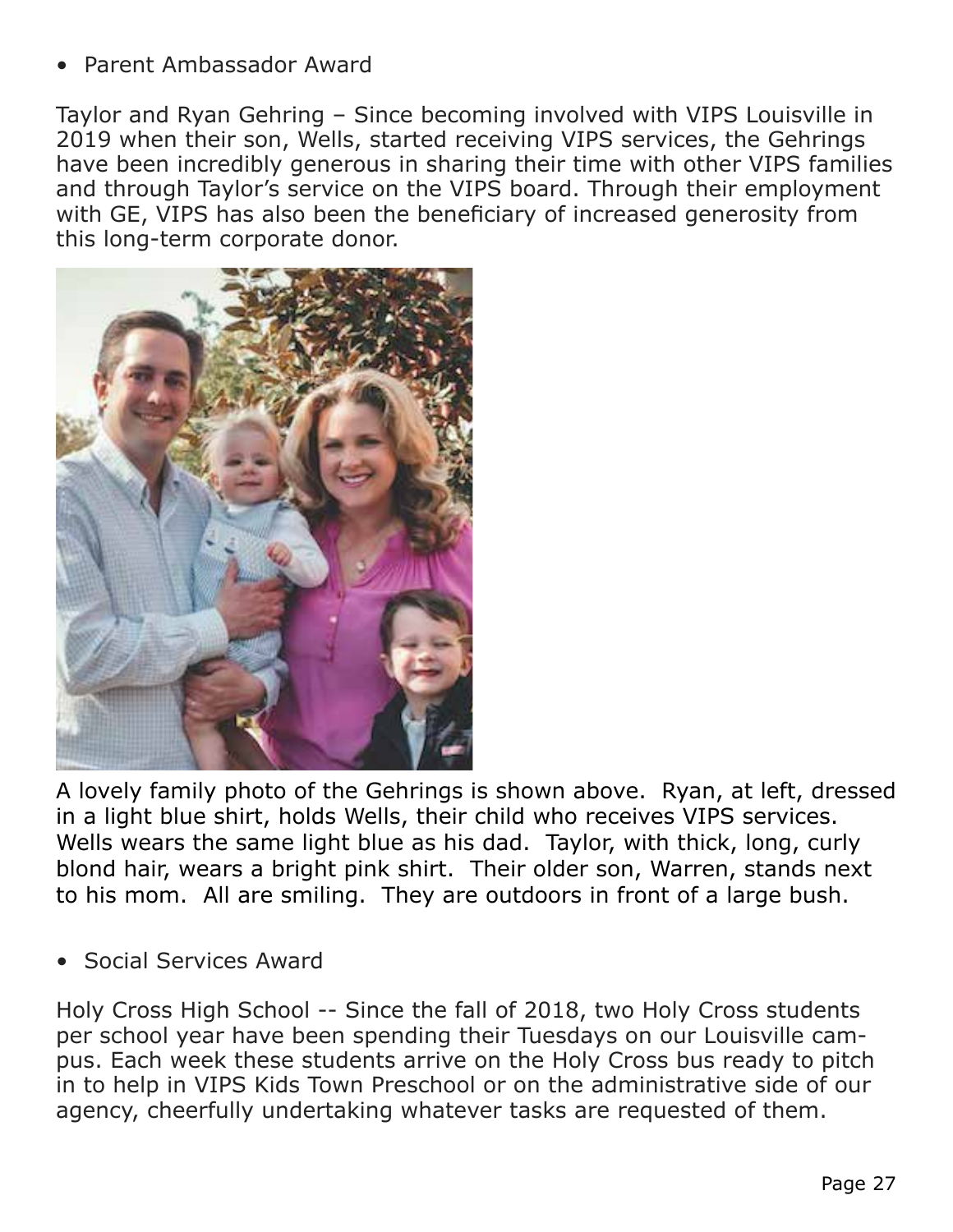Kiwanis Club of Bloomington -- Since the inception of VIPS in Bloomington back in 2011, the wonderful members of the Kiwanis Club of Bloomington have been incredibly supportive of VIPS and the babies and toddlers with blindness/low vision we serve. Over the years they have made tactile items for the children, donated their time and treasure from their yearly fundraiser, Operation: Chili for Children, and have made numerous monetary contributions.

• VIPS Ambassador Awards

Irvin F. and Alice S. Etscorn Charitable Foundation – A generous supporter of VIPS since 2007, the Etscorn Charitable Foundation has most recently blessed VIPS with a fleet of five vehicles to provide for tremendous cost savings as VIPS teachers travel over 250,000 miles per year delivering services throughout all of Kentucky and Indiana.

Fred B. and Opal S. Woosley Foundation – The Fred B. and Opal S. Woosley Foundation is a long-time, very generous supporter of VIPS' critical mission of providing early intervention to children with blindness or vision loss. Since their very first gift of \$2,000 in 1998, The Woosley Foundation has touched the lives of hundreds of VIPS children Their total contribution to date of \$410,000 has funded family events, needed supplies, this newsletter, and additional program and staff costs.

• Collaborative Partner Awards

Lilly Endowment and Nina Mason Pulliam Charitable Trust - Two Indianapolis organizations share this year's Collaborative Partner award because they were truly synchronous of one another. The Lilly Endowment and the Nina Mason Pulliam Charitable Trust helped propel the VIPS Indiana Envision the Future capital and operations campaign to the finish line with their combined donations. We are deeply honored to have both as our collaborative partners.

The VIPS and Lilly Endowment relationship funded a consultant whose analysis resulted in the launch of the VIPS capital campaign. After the capital campaign committee found success, a grant proposal to the Lilly Endowment resulted in a \$300,000 donation from the Lilly Endowment that helped close out the campaign, resulting in the building of the Family Resource Center.

The Nina Mason Pulliam Charitable Trust - NMPCT's founder, Nina Mason Pulliam, had a unique fondness for organizations that served the blind after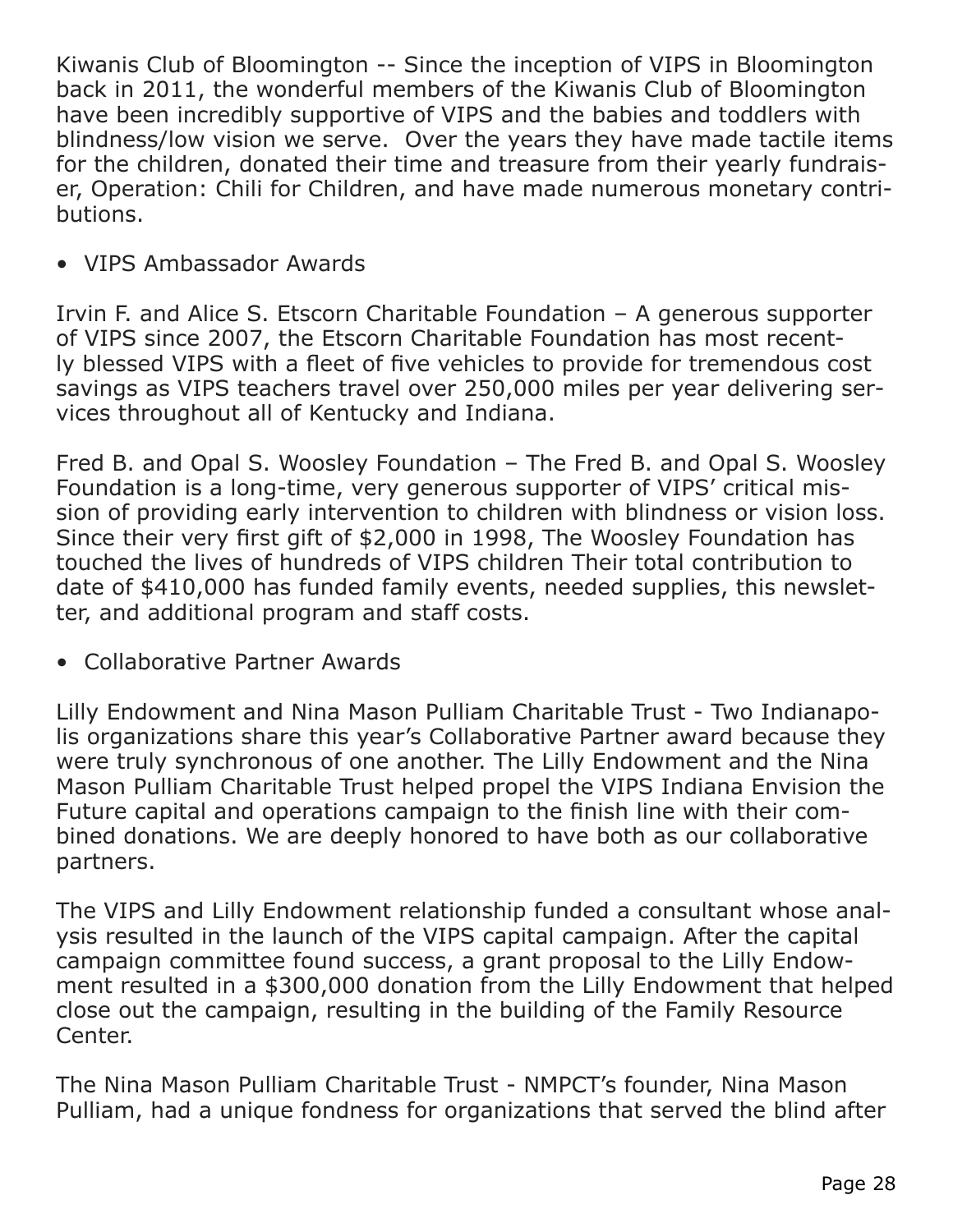she herself had been temporarily blinded resulting in her designating blindness as an area of passion for her foundation. The Trust's relationship with VIPS began after it funded a much-needed teacher and supplies. After Trust administrators went on a home visit with a VIPS teacher, the Trust's generous funding of \$250,000 was awarded, memorializing Nina's legacy in the building of the new VIPS Family Resource Center.

[Return to Contents](#page-0-1)

# <span id="page-28-0"></span>**Time to Submit Art to the APH InSights Art Program**

The American Printing House for the Blind is currently accepting entries through April 22, 2022 for the InSight ART Program.

For the 2022 season, all artists -- students and adults -- may e-mail a digital picture (JPG) of their artwork with the entry form for the judging, instead of the original artwork. If the artwork is selected for the exhibit, we will ask for the artwork to be shipped at that time.

If you have any questions, don't hesitate to contact Rob directly at rguillen@aph.org. You may complete an application at the link below:

[https://insights-art.org/enter-the-contest/.](https://insights-art.org/enter-the-contest/)

[Return to Contents](#page-0-1)

# <span id="page-28-1"></span>**Notes of Interest**

Some local libraries are welcoming children with visual impairments and striving to meet their needs.

The Johnson County, Indiana Greenwood Public Library has started a new program in which they create sensory kits. VIPS Indiana staff members have participated in their latest kit that is all about Braille! A video featuring our very own VIPS Teacher of the Blind/Low Vision, Ms. Amy, has been created for Greenwood Library users to learn about what is in the sensory kit so that you can check it out from the library. If you would like to make your own kit, this website elow bprovides great ideas:

<https://youtu.be/Mk0wkeo4Kts>.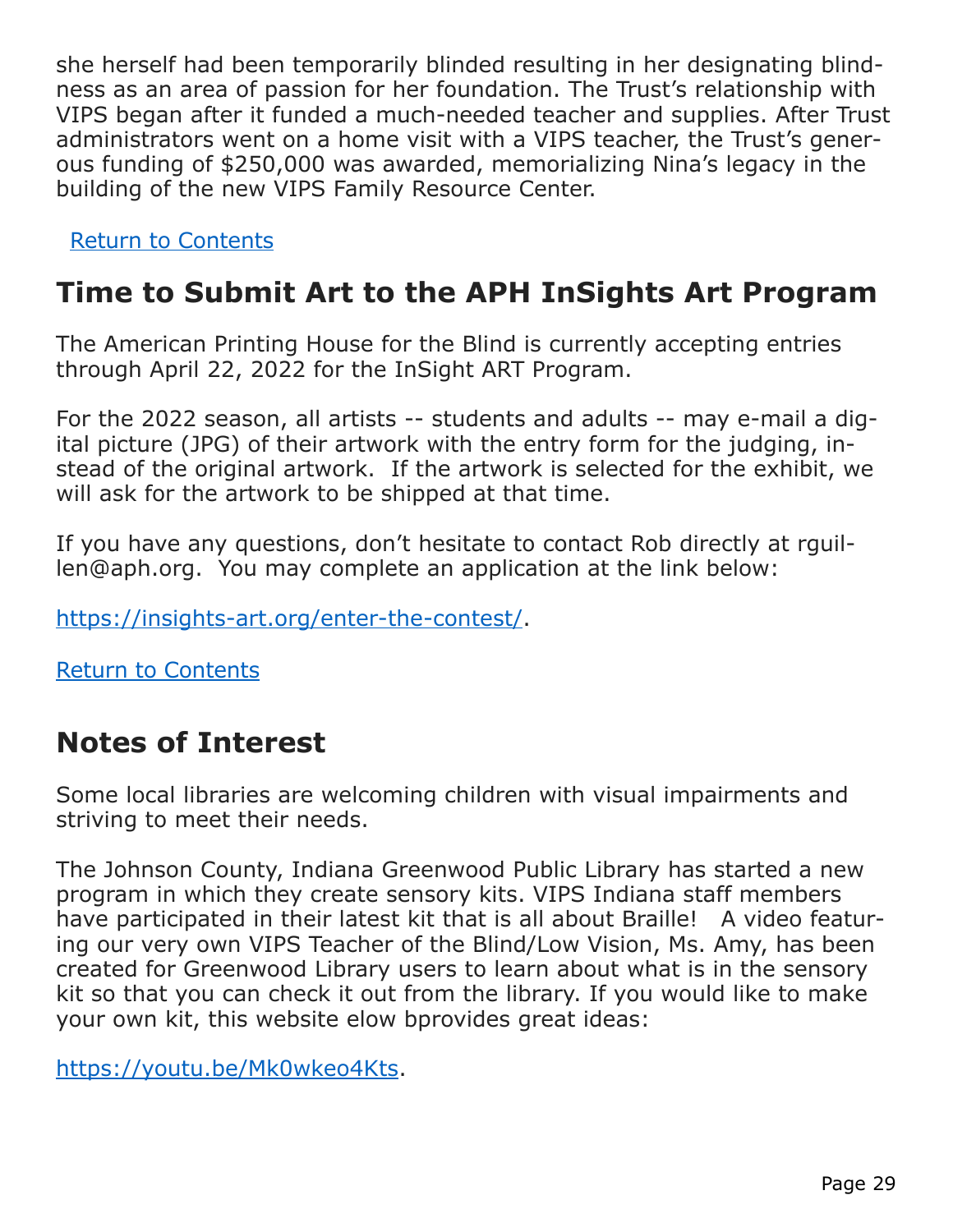Any GPL library cardholder can now find the kits in the Kids' Department, or search for them and place a hold on the library's catalog at https://www. greenwoodlibrary.us/. All Johnson County residents should be eligible for a library card.

Kentucky's Campbell County Public Library has a wonderful project with funding from the local Lions Club to create book kits specifically for children who are blind and visually impaired. VIPS teachers/interventionists, Tammy Maynard and Dixie Marz, have consulted with library staff to locate materials to go with each book. See a video below:

<https://www.cc-pl.org/early-literacy-services#play>.

The American Foundation for the Blind recorded an amazing performance to celebrate their 100 years of "creating a world of no limits for people who are blind or low vision." The Art of Inclusion: AFB100 Concert and Celebration features jazz, hip-hop, and Grammy awarded singers as well as students from the New York Institute for Special Education Choir. It includes a beautiful rendition of What a Wonderful World featuring hiphop artist Aloe Blacc, jazz pianist Matthew Whitaker and students from the Institute. You can read a transcript of the event and listen to What a Wonderful World at the links below:

<https://www.afb.org/afb100/art-inclusion>

[https://www.youtube.com/watch?v=tVIiuPRhLqI?em](https://www.youtube.com/watch?v=tVIiuPRhLqI?emci=18c3453b-df52-ec11-9820-a085fc31ac93&emdi=5fcc58b6-)[ci=18c3453b-df52-ec11-9820-a085fc31ac93&emdi=5fcc58b6-b75d-ec11-](https://www.youtube.com/watch?v=tVIiuPRhLqI?emci=18c3453b-df52-ec11-9820-a085fc31ac93&emdi=5fcc58b6-) [94f6-0050f2e65e9b&ceid=8257125&contactdata=iKQUWMDlb0vXclyXPUQ-](https://www.youtube.com/watch?v=tVIiuPRhLqI?emci=18c3453b-df52-ec11-9820-a085fc31ac93&emdi=5fcc58b6-)[39FO3q6SVKi%25252Bf1QtqlMjSP2FJSjCFoopR%25252BPHDWnxRTDgY&](https://www.youtube.com/watch?v=tVIiuPRhLqI?emci=18c3453b-df52-ec11-9820-a085fc31ac93&emdi=5fcc58b6-) [sourceid=N422DEC1EM1](https://www.youtube.com/watch?v=tVIiuPRhLqI?emci=18c3453b-df52-ec11-9820-a085fc31ac93&emdi=5fcc58b6-)

Mattel has created a Helen Keller Doll as part of its Barbie® Inspiring Women Series. The Inspiring Women<sup>™</sup> Series pays tribute to incredible heroines of their time; courageous women who took risks, changed rules and paved the way for generations of girls to dream bigger than ever before. After becoming the first deafblind person to earn a Bachelor of Arts degree, Helen Keller attained countless lifetime achievements as a renowned author, speaker, educator and advocate for the blind, deaf, and deafblind. Barbie® celebrates Helen's courageous determination with a collectible Barbie® doll created in her likeness. This fully poseable Helen Keller Barbie® doll comes dressed in a style inspired by Helen's time as a student in the early 1900s and carries a book with molded braille on its cover. Designed in partnership with the National Federation of the Blind, displayable packaging includes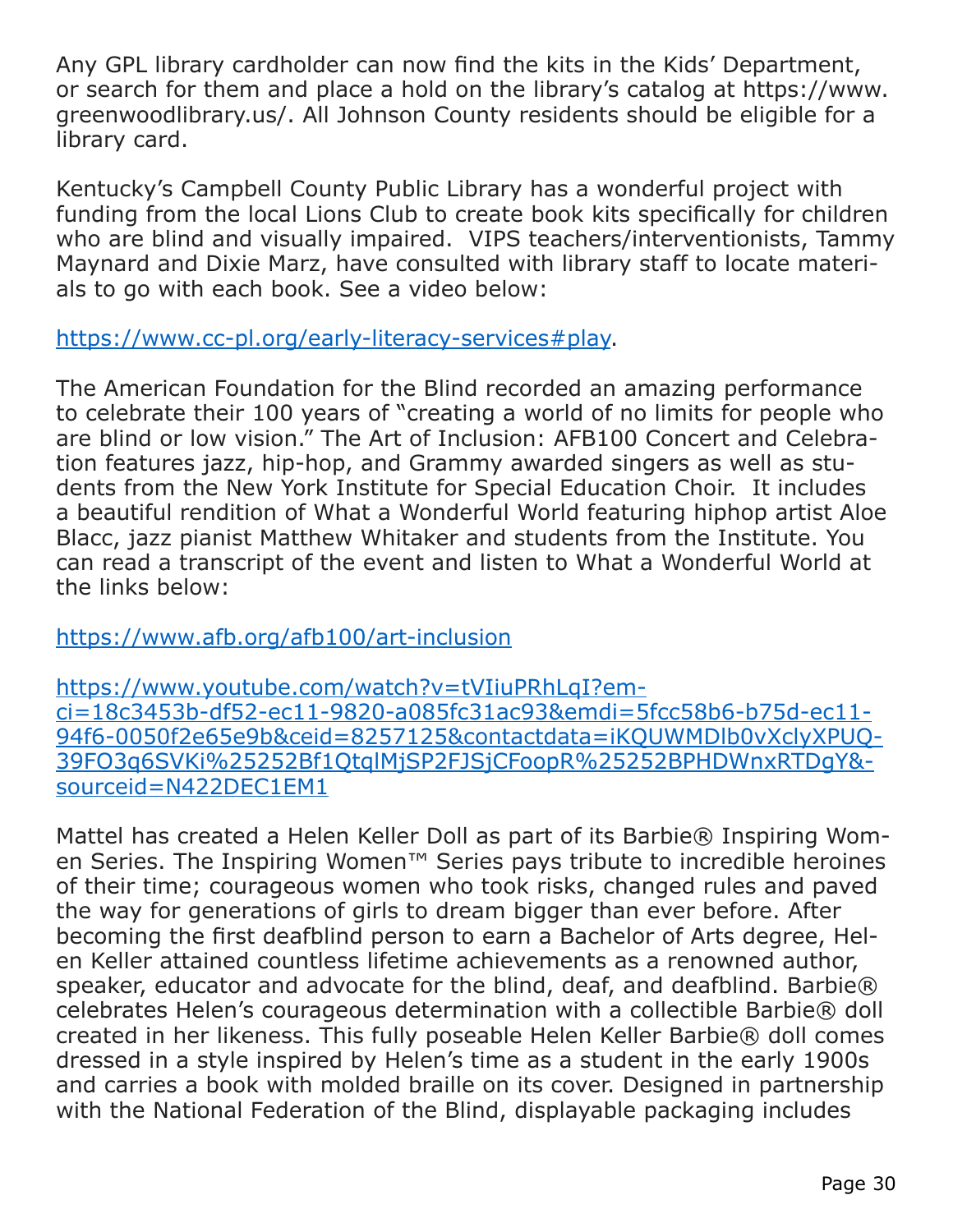braille to create easy readability for sighted and non-sighted fans alike. Helen Keller Barbie® doll makes a great gift for Barbie® collectors and kids ages 6 years old and up. Includes doll stand and Certificate of Authenticity. Other dolls in the series include Rosa Parks, Susan B. Anthony and Maya Angelou. Purchases can be made at the links below:

https://www.amazon.com/dp/B08J4HYSRO/ref=cm\_sw\_r\_cp\_api\_glt\_i [QEEVMNFYDY3A2YVN6TVE](https://www.amazon.com/dp/B08J4HYSRQ/ref=cm_sw_r_cp_api_glt_i_QEEVMNFYDY3A2YVN6TVE)

[https://www.walmart.com/ip/781107423.](https://www.walmart.com/ip/781107423)

 APH FamilyConnect and The Chicago Lighthouse are pleased to offer this virtual support group for parents and families of children who are blind or visually impaired. These monthly sessions, held the first Wednesday of the month, are for families to connect with and learn from each other about the joys, challenges, and adventures of raising children with visual impairments and blindness. Sessions are scheduled for: Apr. 6, 2022, 7:30 p.m.

May 4, 2022, 7:30 p.m June 1, 2022, 7:20 p.m. You can register below:

[https://aph.zoom.us/meeting/register/tJ0rcOyhrzgrHNKIcMlgqoSgQtAOxsH](https://aph.zoom.us/meeting/register/tJ0rcOyhrzgrHNKIcMlgqoSgQtAOxsHjbKX3)[jbKX3.](https://aph.zoom.us/meeting/register/tJ0rcOyhrzgrHNKIcMlgqoSgQtAOxsHjbKX3)

[Return to Contents](#page-0-1)

# <span id="page-30-0"></span>**Recent Grants & Donations**

VIPS has been blessed with the following donations that make it possible to provide the programs that are so critical to the children and families serve. VIPS Kentucky

- \$97,000 from the KSB Charitable Foundation for the Early Childhood Intervention program, the Lynn Family 5K for VIPS, and the Family Services program
- \$47,500 from Kosair Charities for teacher salaries
- \$27,231 from the George S. Weeks Trust for Early Childhood Intervention in Fayette and Bourbon counties
- \$25,000 from the Irvin F. & Alice S. Etscorn Charitable Foundation for a fleet vehicle
- \$15,020 from the IPA Foundation for SMART Boards in the Kids Town preschool classrooms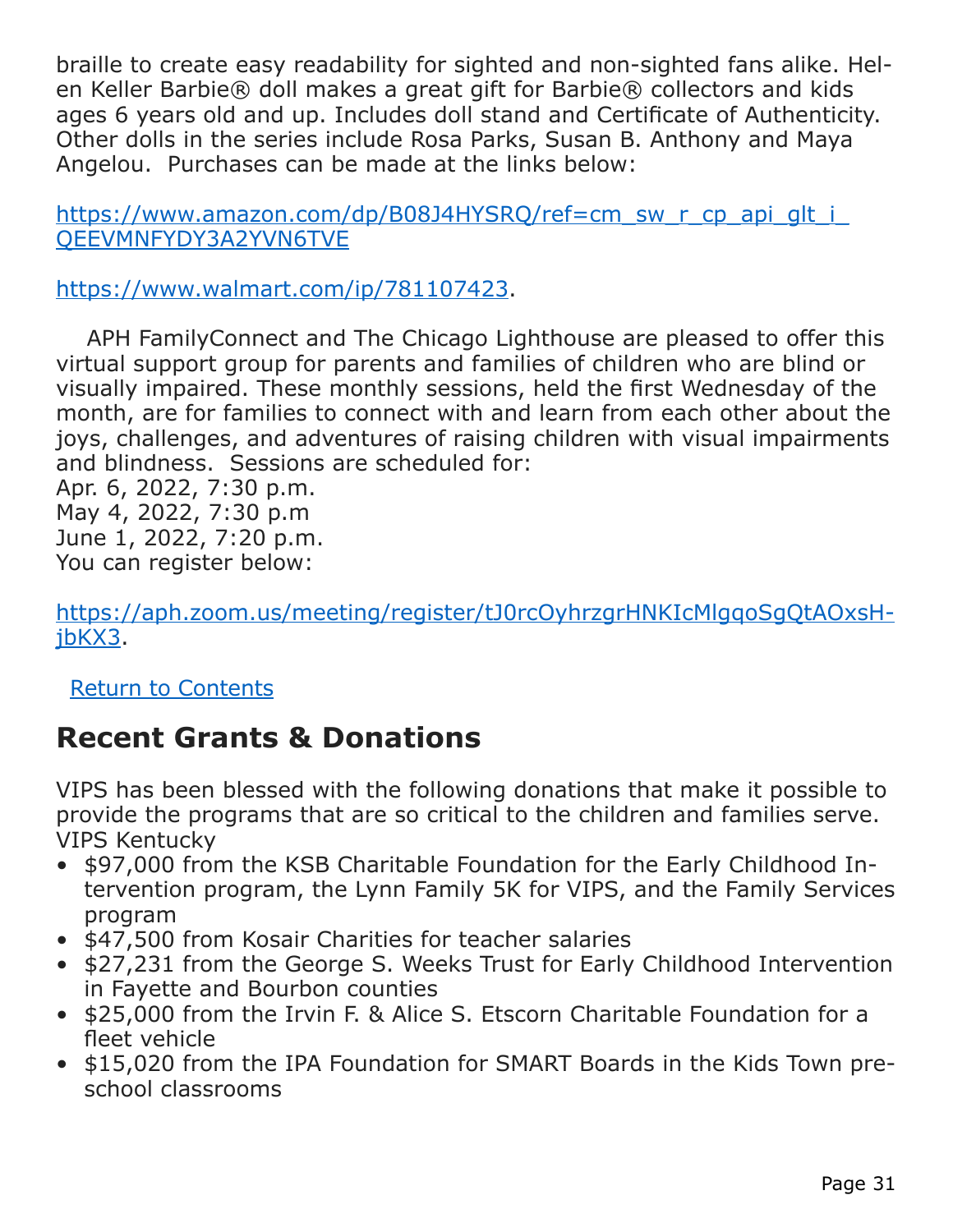- \$15,000 from the Cralle Foundation for general operating support
- \$15,000 from the Fred B. & Opal S. Woosley Foundation for the Family Services program
- \$10,000 from Caldwell Tanks, Inc. & Preload, LLC for sponsorship of the VIPS Gala
- \$5,998 from the King's Daughters and Sons Foundation of Kentucky for Teller acuity cards
- \$4,178 from the King's Daughters and Sons Foundation of Kentucky for IT
- \$4,080.96 from the Jacob C. Koch Charitable Trust for iPads, screen protectors, cases, and internet services.
- \$2,000 from William Barth Foundation for Family Retreat

Thanks to Family & Children's Place, we have received 200 print-braille books from the Dolly Parton Imagination Library. Family & Children's received the books through an anonymous donor and shared them with the children and families of VIPS.

To see the wonderful new appliances provided by GE, and how they benefit VIPS children, checkout the video below.

[https://www.wdrb.com/ge-appliances-partners-with-louisville-based-com](https://www.wdrb.com/ge-appliances-partners-with-louisville-based-company-to-help-visually-impaired-)[pany-to-help-visually-impaired-children/video\\_f3f8e648-7878-5180-839f-](https://www.wdrb.com/ge-appliances-partners-with-louisville-based-company-to-help-visually-impaired-)[82f719becd6a.html?utm\\_medium=social&utm\\_source=email&utm\\_cam](https://www.wdrb.com/ge-appliances-partners-with-louisville-based-company-to-help-visually-impaired-)[paign=user-share%0D](https://www.wdrb.com/ge-appliances-partners-with-louisville-based-company-to-help-visually-impaired-)

### VIPS Indiana

- \$50,000 from the Allen Whitehill Clowes Charitable Foundation for the Sensory Garden (story on next page)
- \$20,000 from United Way of Central Indiana for teacher salaries.
- \$5,000 from Costco Wholesale Corporation for our Early Childhood Intervention Program.
- \$5,000 from the Nicholas H. Noyes Jr. Memorial Foundation for the Early Childhood Intervention Program in Marion County, IN

Thanks to Eric Bruun for taking Regional Director, Meredith Howell, on a \$1,000 shopping spree to get supplies for the new VIPS IN Family Resource Center.

We had so much fun at the first-ever VIPS Topgolf Tournament in Fishers, IN on Sunday, February 6! There was a great turnout, delicious food, amazing silent auction items, and of course a lively tournament that resulted in a shoot-off tie-breaker! We want to give a huge thank you to TWG and The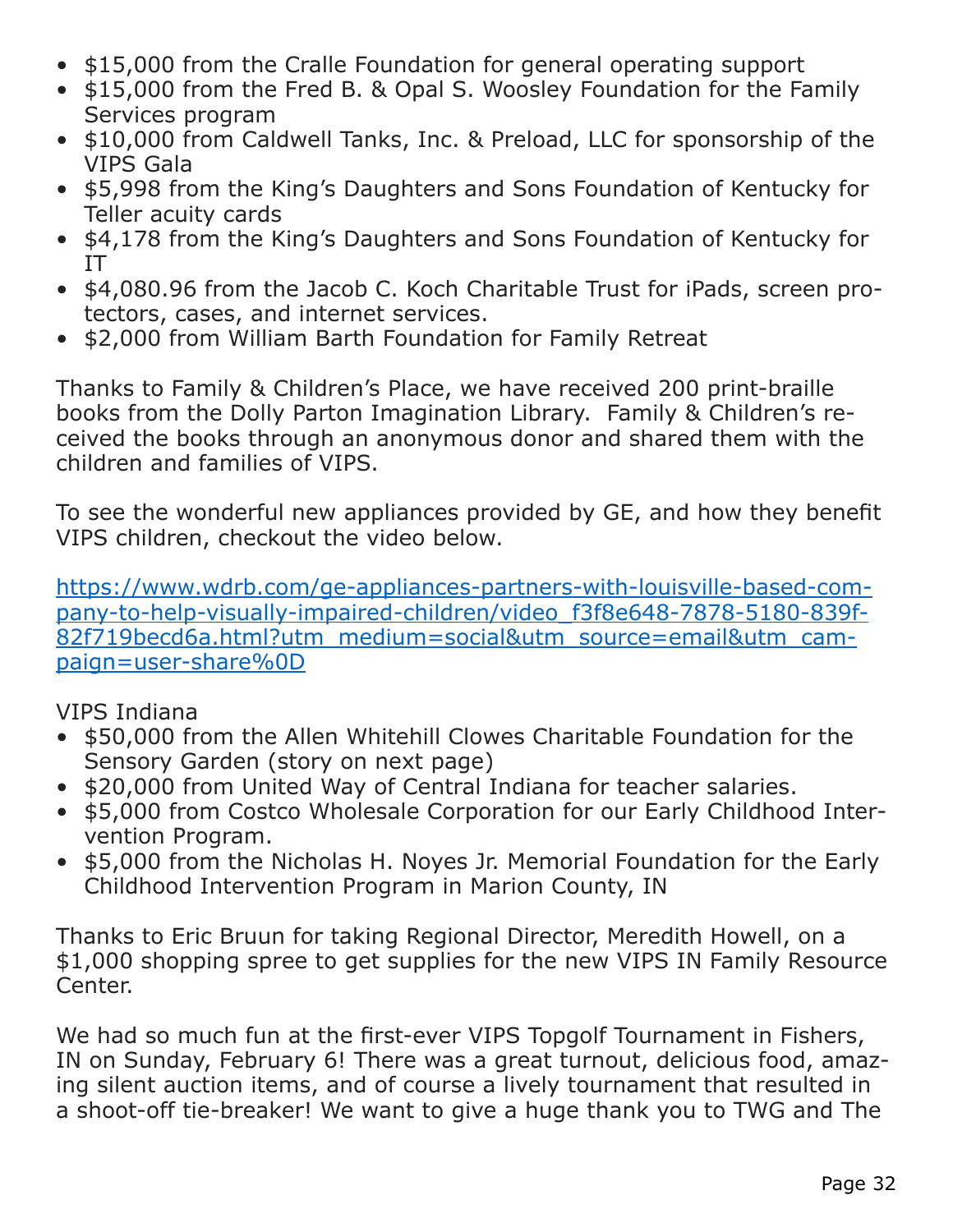Spectacle Shoppe for sponsoring this event that ended up raising thousands of dollars for Indiana's youngest children who are blind or visually impaired. We hope you'll join us at our next Topgolf event!

### **VIPS Indiana Receives \$50,000 for Sensory Garden**

Thanks to the Allen Whitehill Clowes Charitable Foundation, the VIPS Indiana Sensory Garden will soon be a reality. Dr. James Lemler, the Foundation's President said their support was in recognition of what a unique space and facility VIPS Indiana has built for the children and families VIPS serves. "This garden," he said, "offers plantings and art that can be accessible to all of the senses of children and adults who enjoy it."

With features such as plants with tactile components and vibrant scents, indigenous trees, tall grasses, an orientation and mobility track, and more, the sensory garden will be a destination spot that VIPS parents will be able to call their own. "Because a child who is blind or visually impaired must learn about the world through various senses, the organization felt it was imperative that the Sensory Garden was incorporated into the design," said Meredith Howell, Regional Director of VIPS Indiana.

The sensory garden was designed by local outdoor architectural firm, Browning Day. Construction of the sensory garden is currently underway.

### **Community Partners Made Sure the Holidays Were Happy for VIPS Families**

Toys for Tots donated over 200 toys to make sure that every child served by VIPS Indiana received a holiday gift. The real blessing is that the items were personally selected in order to assure they are able to be enjoyed and used by our children.

VIPS Central Kentucky is so grateful to Forcht Bank for once again inviting us to participate in Pancakes with Santa on December 11. In addition to providing a wonderful time for VIPS families, over \$1000 in donations were raised to benefit VIPS early intervention services.

Thank you to the Louisville Downtown Lion's Club for their generous donation that made the VIPS Louisville Holiday Party so merry! The most exciting part was, of course, a visit from Santa, thanks to Lion Mark Webster who played our Santa Claus!

Generous partners stepped in to make dreams a reality for families that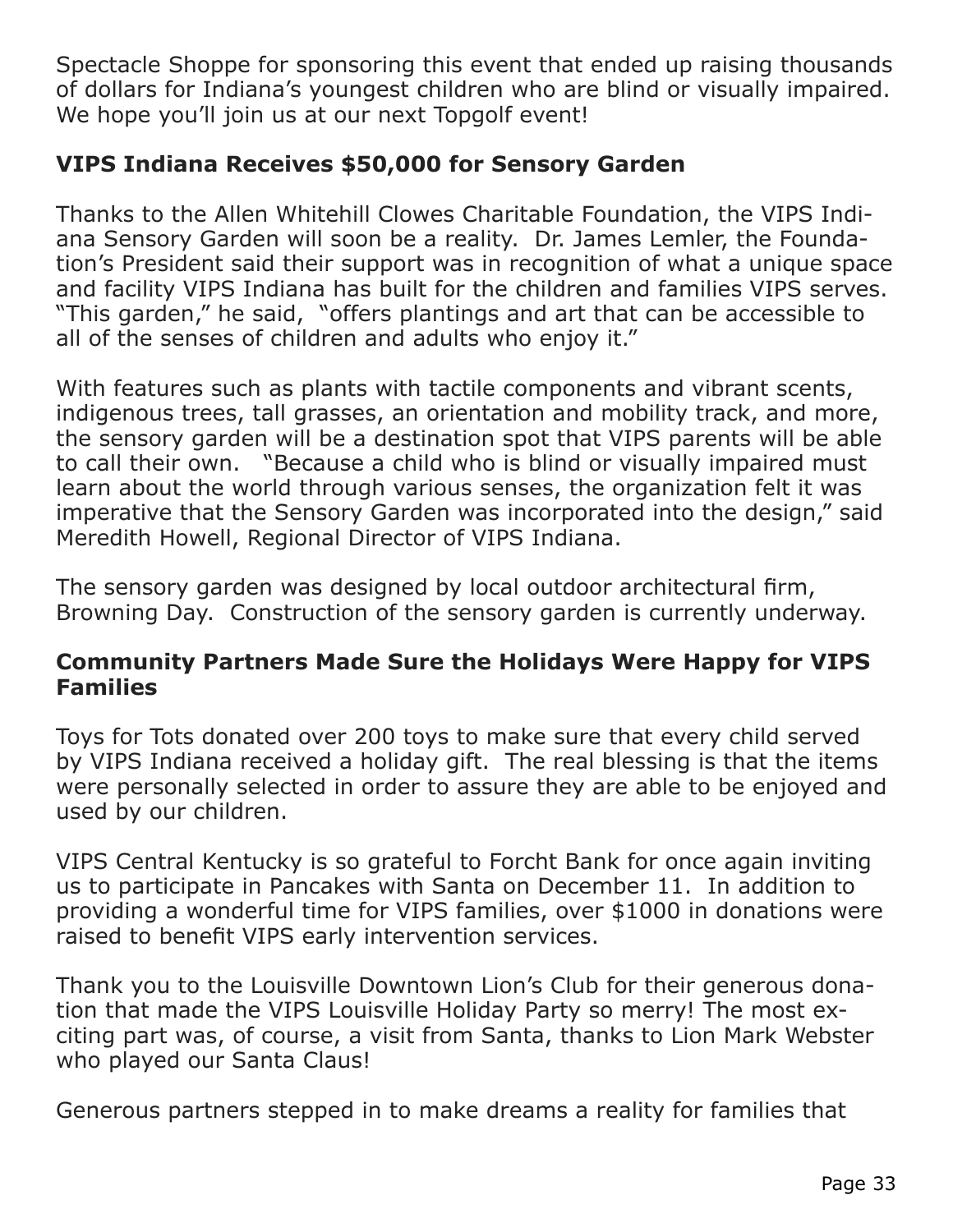needed special support this holiday season. The American Printing House for the Blind adopted two families, the Louisville Metro Fire Department supported one family and the Louisville Delta Gamma Alumna filled the wish list for another family.

### **Holiday Hope Campaign**

Our Hope Holiday Campaign was a tremendous success, bringing in \$141,144, thanks to your wonderful generosity. We exceeded last year's giving level and reached 94% of our very ambitious goal of \$150,500. Thank you so much!!!

### **VIPS Receives Guidestar Platinum Seal**

 VIPS has been awarded a "Platinum Seal" (the highest level) from Guidestar, a division of Candid. Every year, millions of nonprofits spend trillions of dollars around the world. Candid finds out where that money comes from, where it goes, and why it matters. Candid's data tools on nonprofits, foundations, and grants are the most comprehensive in the world. Foundation Center and GuideStar joined forces to become Candid in 2019. Recognition with the Platinum Seal is a high honor. To view VIPS Guidestar profile go to: https://www.guidestar.org/profile/61-1061973.

[Return to Contents](#page-0-1)

# <span id="page-33-0"></span>**Upcoming Fundraising Events**

VIPS & the Indiana Brewery Running Series Indianapolsi Ash & Elm Cider Co. April 9, 11 a.m. You can support VIPS while enjoying this 5k-ish, fun run event, which starts and ends at this awesome taproom in Downtown Indianapolis! Run, walk, jog - whatever goes! Complete the course and celebrate with us and a FREE, local craft brew at the finish line. You can register below:

<https://z-p3-upload.facebook.com/events/986430055243778/>

Kentucky Gives Day All Kentucky Tuesday, May 10

Please donate on May 10 and help VIPS Central Kentucky!! KY Gives Day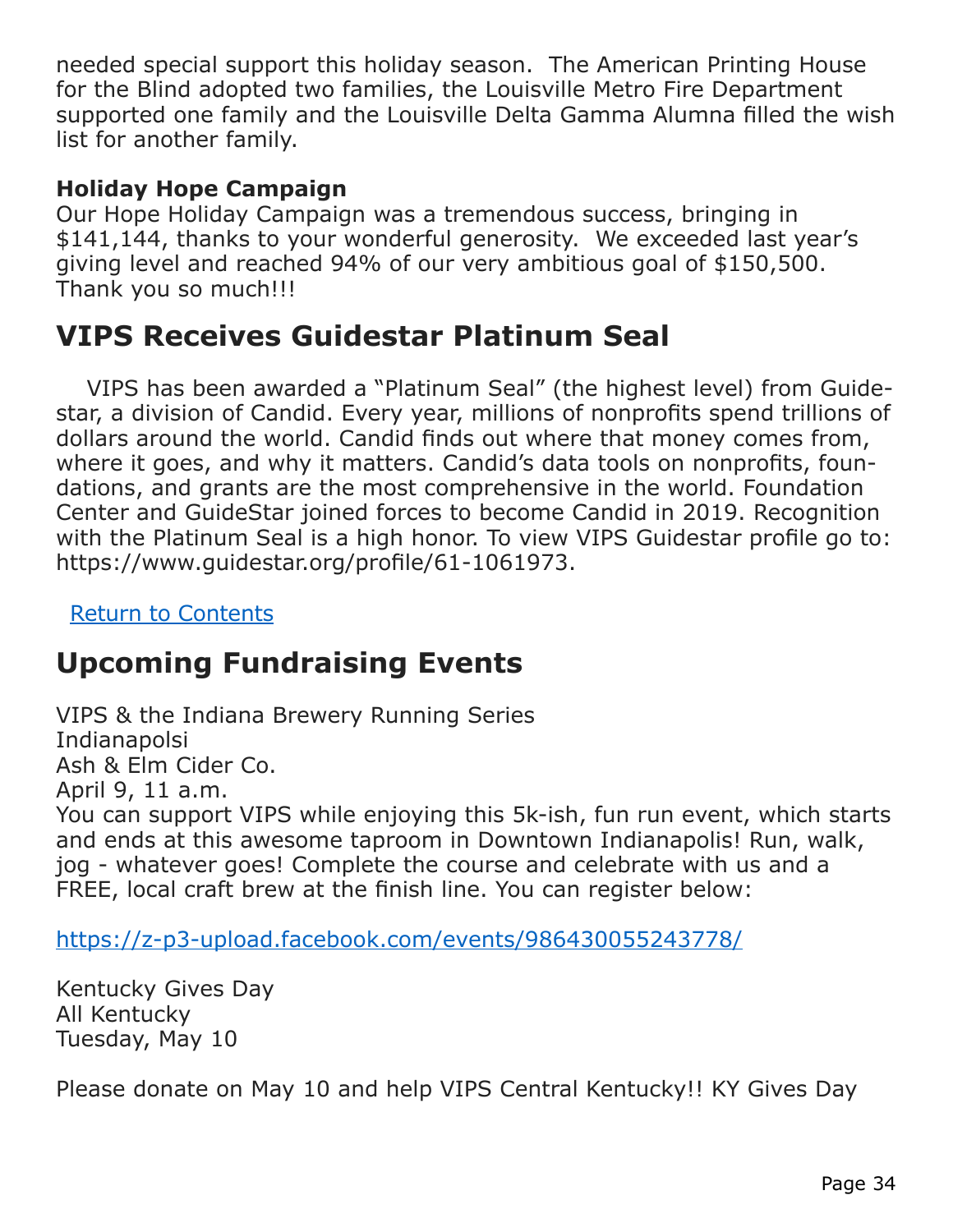2022 is the 10th annual statewide day of giving! Nonprofits such as VIPS register for this day of giving and ask their donors to participate. There are often contests, bonus funding if donors meet certain criteria such as the first ten donors at 5 a.m., etc. along with other enhancements.

VIPS Gala Louisville May, 21, 2022, 6:30 - 10:30 p.m. DINNER • AUCTION • DRINKS • MUSIC

VIPS is hosting our annual dinner and auction at the Louisville Boat Club (4200 River Road, Louisville KY 40207). The past two years, this event was held virtually, and we are excited to announce our plans for an in-person Annual VIPS Gala to commence our 2022 events calendar.

- Every raffle ticket wins in our Bourbon Pull Event
- Chance to win items in the silent & live auctions
- All proceeds of the event will go toward VIPS

If you have any questions, please feel free to reach out! We are accepting in-kind Bourbon bottle donations, for our annual Bourbon Pull Event. Please contact Ashley Ford at at the email below to make an in-kind donation.

#### [aford@vips.org](#page-0-2)

Walking for Dreams Family & Pet Walk Indianapolis Sunday, May 22

 We have a new location this year! In the past, it has been held along the downtown canal in Indianapolis. This year, join us at Crown Hill Cemetery, the largest green space inside the Indianapolis beltway. Crown Hill isn't just a cemetery -- it's an Indiana landmark that is visited by thousands of people each year! We are looking forward to a scenic walk and raising funds for Indiana's youngest children who are blind or visually impaired! We'd love it if your family joined us. Here's what you can do:

- Sign up to walk! By signing up, you are committing to walk at Crown Hill with us, or in your neighborhood, at a park or wherever you choose -- on behalf of VIPS and/or to raise funds to support our critical programming. So what's next? Set a goal amount and start asking family, friends, co-workers, and neighbors to donate on your behalf!
- Start a team! When you sign up, you have the option to start a team and build your own profile, allowing you to start your very own fundraising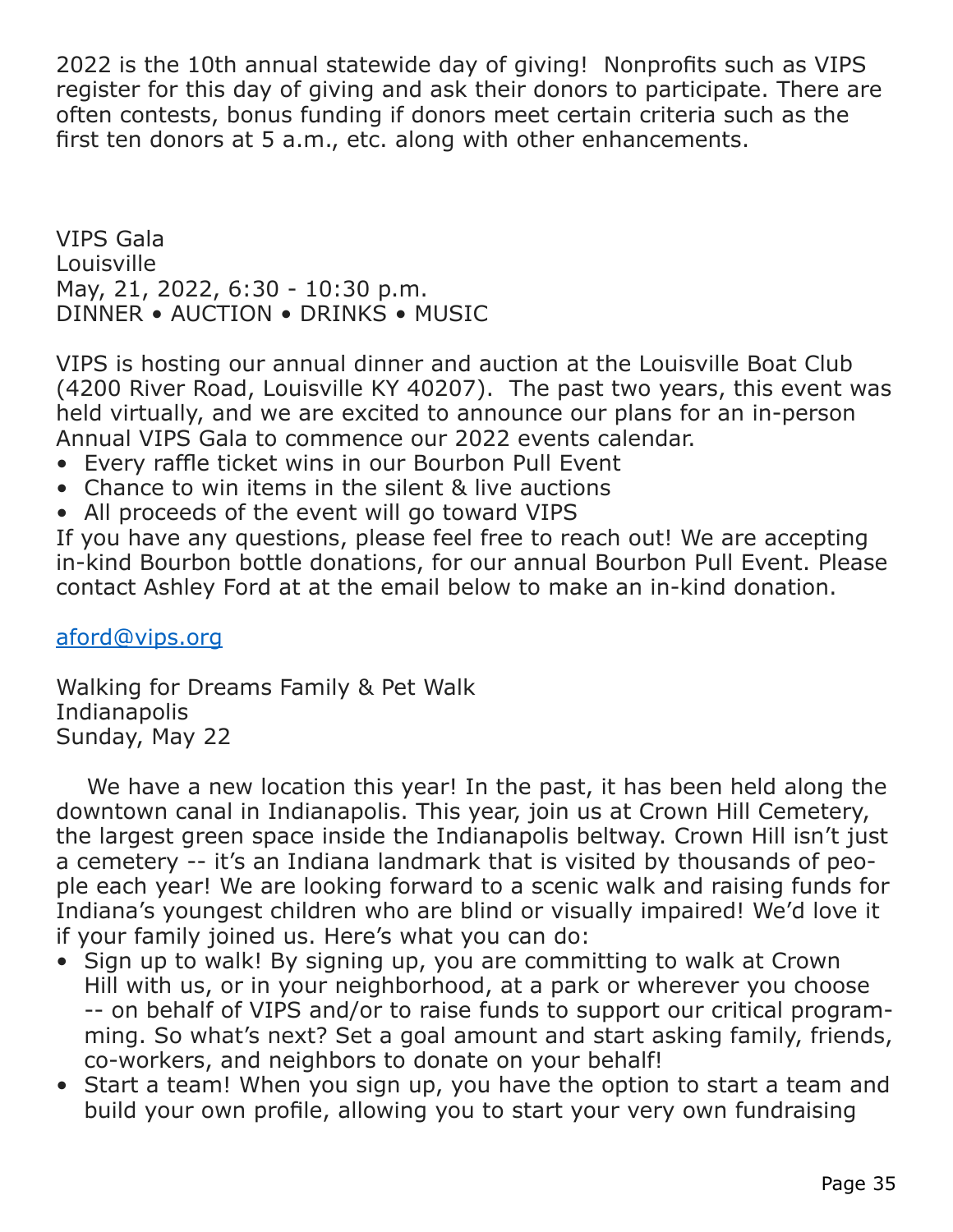team on which your family and friends can register to walk and/or make donations. This is a great way to get your family and friends excited about raising money to support our VIPS families!

• Make a donation! We get it. Not everyone will want to attend this fundraiser or participate virtually but making a donation will make an impact. Every dollar counts!

You can do all of this by visiting the link below:

[www.walkingfordreams.org](http://www.walkingfordreams.org)

Contact Meredith at the email below for more info

[mhowell@vips.org](mailto:mhowell%40vips.org?subject=)

[Return to Contents](#page-0-1)

### <span id="page-35-0"></span>**VIPS Wish Lists**

VIPS Indiana We are in need of many items for our new Family Resource Center! Amazon Wish List:

<http://a.co/aeRar2N>

VIPS Central KY 12 clear plastic tubs with locking lids (66 qt) Amazon Wish List:

[https://www.amazon.com/hz/wishlist/ls/RX9MO78574TY?ref\\_=wl\\_share](https://www.amazon.com/hz/wishlist/ls/RX9MO78574TY?ref_=wl_share )

VIPS Louisville Amazon Wish List

<https://a.co/0zrxZja>

From Kaplan:

<https://www.kaplanco.com/>

-Butterfly Life Cycle Specimen Set \$33.95 -Solar System View Finder \$19.99 -Insect View Finder \$19.99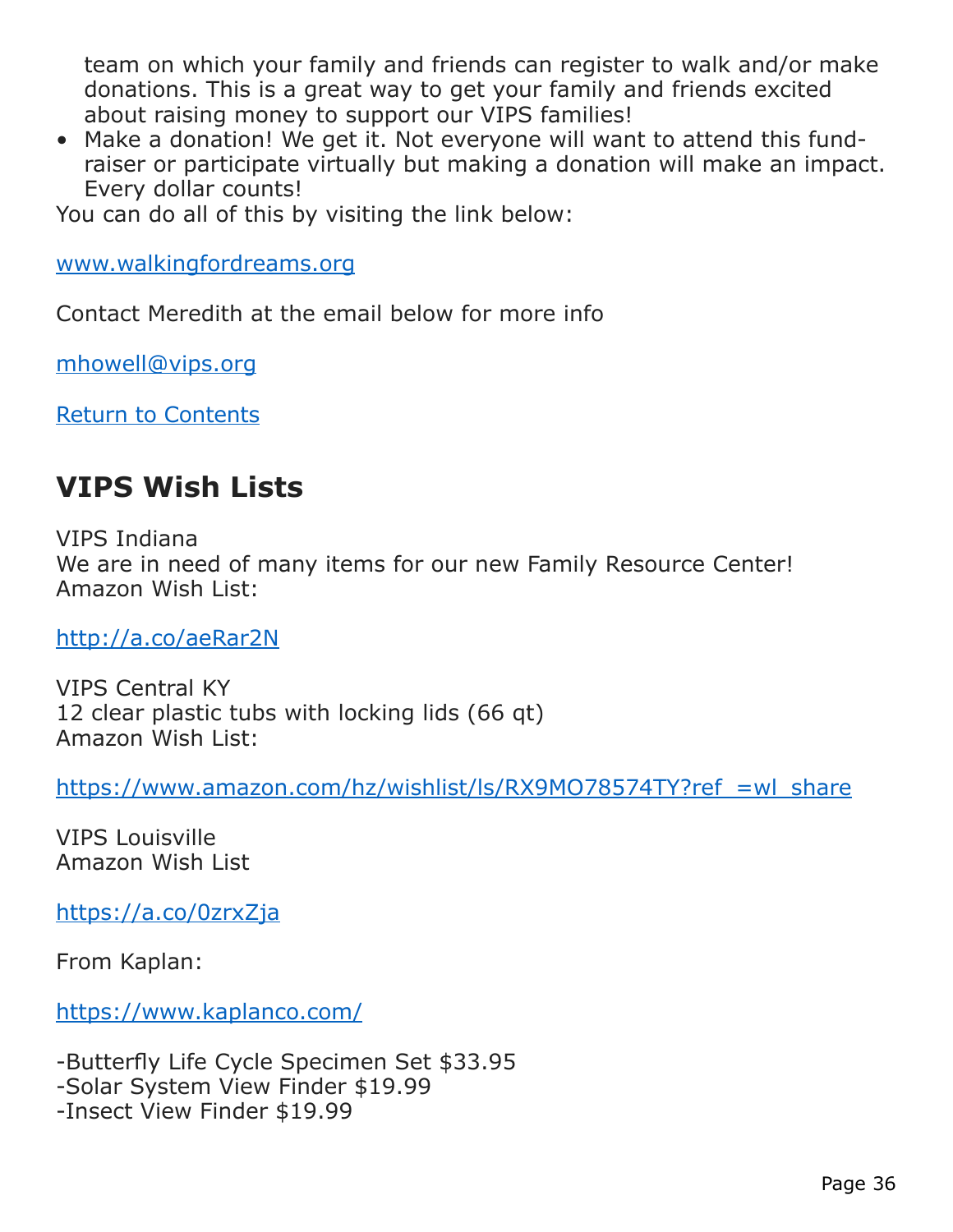-Sea-Life View Finder \$19.99 -Life Cycles View Finder \$19.99 -Birds View Finder \$19.99 From Lakeshore Learning:

<https://www.lakeshorelearning.com>

-Sea Life Specimen Center \$34.99 -Reptiles Specimen Center \$34.99 -Birds Specimen Center \$34.99 -Moth Life Cycle Specimen Set \$49.99 -Sea Life Specimen Set \$49.99 -Insect Specimen Set \$49.99 -Plant Specimen Set \$49.99 BlueTooth dual pairing Speaker set White construction paper Adhesive Hook and Loop Velcro, Black, 1-Inch x 10-Foot Industrial Grade and Wear and Tear Resistant Colored duct tape Large paint brushes (large handles) Wet Ones Antibacterial Hands and Face Wipes Fresh Scent Natural Care Unscented Baby Wipes, Sensitive, Hypoallergenic, Water-Based Cottonelle Ultra ComfortCare Toilet Paper, Septic-Safe Sparkle Paper Towels Clorox Wipes & Clorox Bleach Zippered plastic bags, gallon, quart & sandwich sizes Facial tissue Lysol spray Disposable gloves Bath Towels/gray or beige (no hand towels or washcloths needed)

#### [Return to Contents](#page-0-1)

### <span id="page-36-0"></span>**VIPS Non-Discrimination Policy**

VIPS does not discriminate on the basis of race, religion, gender, national origin, age, disability, veteran status, or any other characteristic protected by law in policies or practices related to: children and/or families served; employment, contractors, or volunteers; and membership on the VIPS Board of Directors or advisory boards.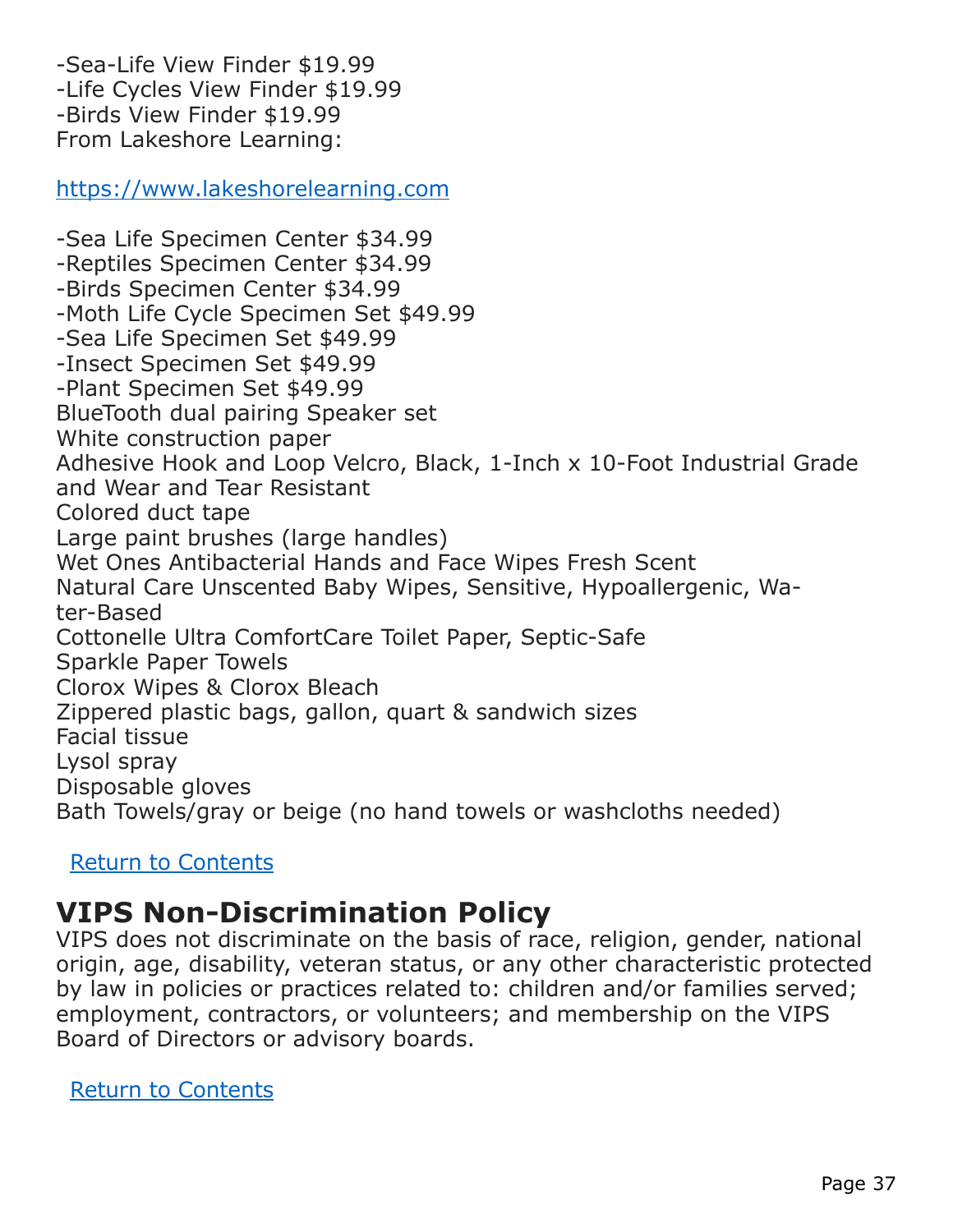VISability is a quarterly publication of Visually Impaired Preschool Services, Jan Moseley, Editor.

# <span id="page-37-0"></span>**VIPS Staff**

VIPS-Louisville 1906 Goldsmith Lane, Louisville, KY 40218 (502) 636-3207 FAX (502) 636-0024 Toll free 1-888-636-8477 E-mail: info@vips.org Website: www.vips.org Diane Nelson, Executive Director Kathy Mullen, Director of Education Christina Welsh, Controller Carol Dahmke, HR Director/Office Manager Suzanne Bigbee, Preschool Classroom Assistant Bob Boyd, IT Jenny Castenir, Family Services Coordinator Kristan Decker, Preschool Assistant Rebecca Dunda, Preschool Classroom Assistant Ashley Emmons,TVI/COMS/Preschool Teacher Pauletta Feldman, Special Projects Ashley Ford, Event Coordinator Marchelle Hampton, Preschool Classroom Assistant Debbie Hardesty, Preschool Classroom Assistant Pam Holladay, TVI/Preschool Teacher Brian Justice, Facility Manager Paige Maynard, TVI/Developmental Interventionist Staci Maynard, TVI/Preschool Teacher Juanita Miles, Assistant Preschool Director/DI Jan Moseley, Visual Impairment Specialist Katie Norris, Preschool Classroom Assistant Brenda Pharris, Preschool Classroom Assistant Laney Reed, Twos Class Lead Teacher Kirsten Schmidt, Guest Relations & Support Julia Sleder, TVI (Provisional)/DI/ Kids Town Preschool Twos Teacher Jinhee Walsh, Preschool Classroom Assistant Tracy Webb, Developmental Interventionist Maury Weedman, O&M Specialist/Preschool Classroom Assistant Brittany Williamson, TVI/Preschool Teacher